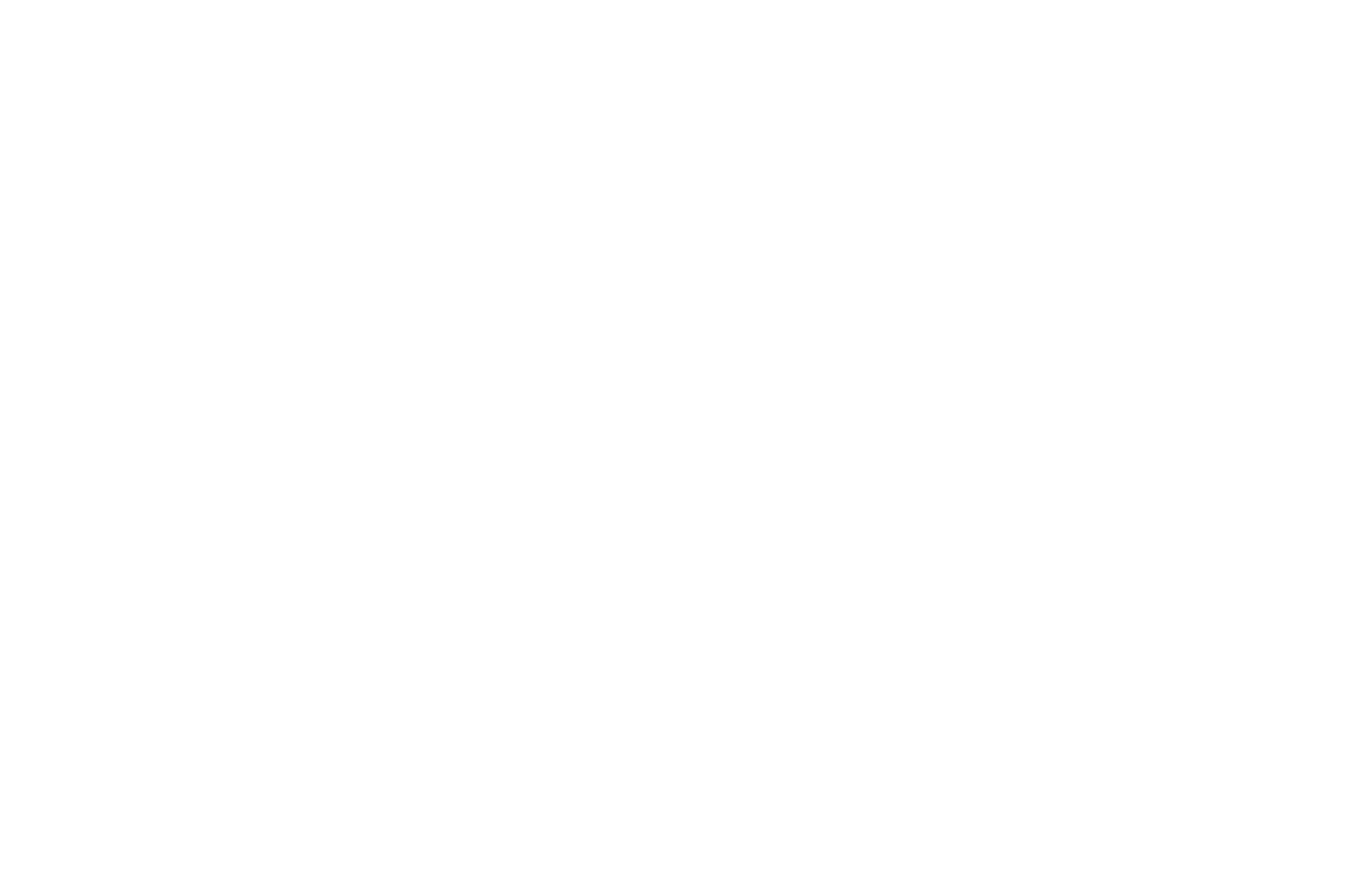This work has been commissioned by the Fondation Royaumont, to be premiered by the Meitar Ensemble in the September of 2018. The title, *O kim,* is in Turkish; I have recently become obsessed with the demonstrative pronoun 'O' , which roughly translates into 'this' or 'that' in English. Combined with 'kim' , it turns into a question: 'who is that/this?'.This piece entails a lost entity attempting to claim an identity and meaning for itself, and furthermore, a justification to persevere its existence.

Flute Clarinet in Bb/Bass Clarinet in Bb Oboe Percussion (1 player) Piano/police whistle Violin Viola Cello

Waterphone, medium tam-tam, car spring, snare drum, chinese cymbal, splash cymbal, **vibraphone, flexatone, roto-tom (6-inch)**



(it is recommended that all the cymbals and the snare drum are close together and that the vibraphone is somewhere in the middle of the setup)

Police whistle for the pianist Magnetic tape extracted from a compact cassette for the pianist Superball mallet for the percussionist An extra bow for the percussionist Plastics rods for the percussionist



| J |
|---|
|   |
|   |
|   |

# **Instrumentation**

## **Percussion Instruments**

# **Special Requirements**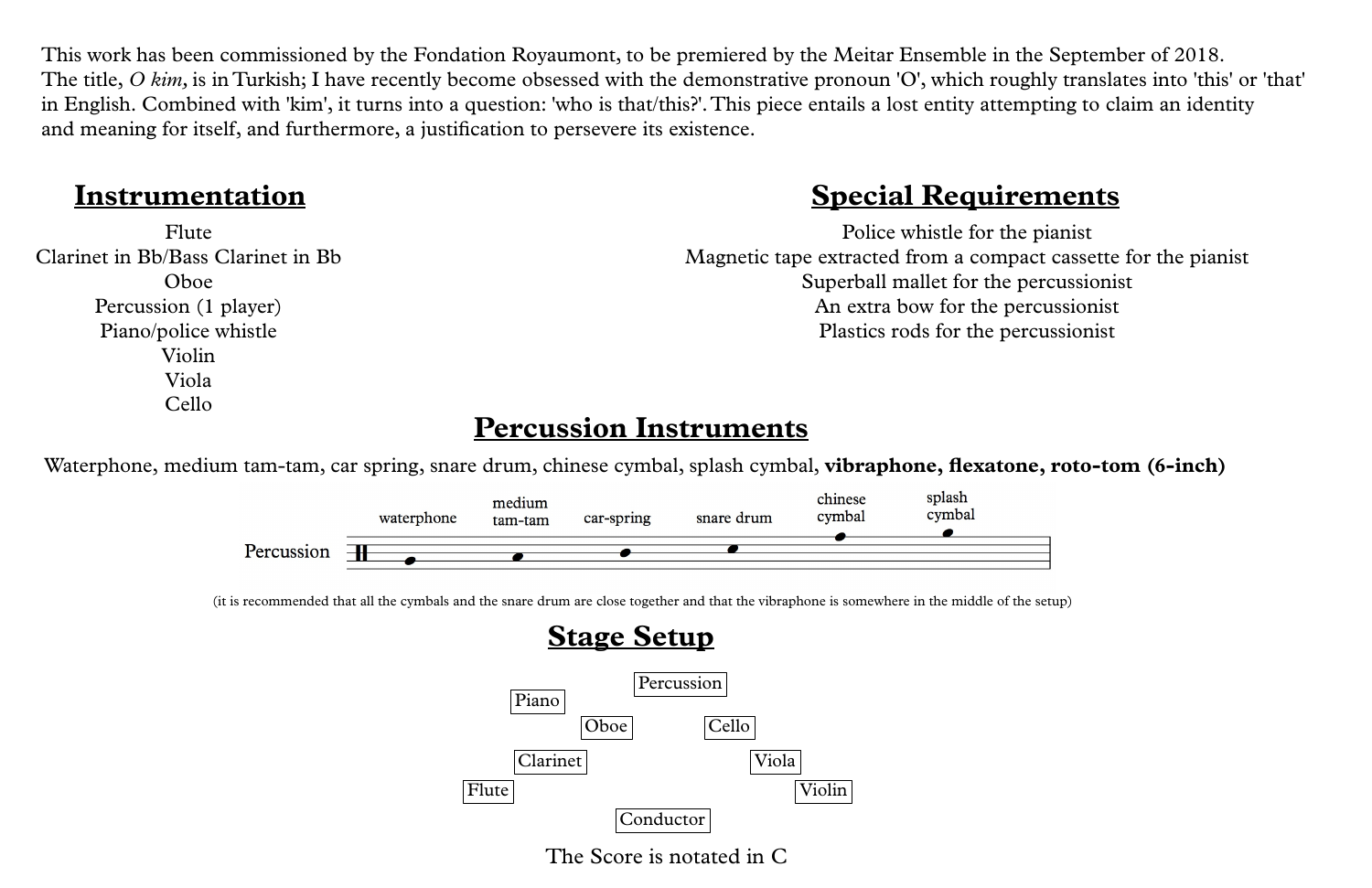### **Strings**

#### **Piano**

## $\overline{\text{O}(\text{O})}$

### **Woodwinds**

- When attached to an accidental, raises the note by about 1/3 of a half step (or 30 cents).
- When attached to an accidental, lowers the note by about 1/3 of a half step (or 30 cents).
- Raises the note by quarter tone (50 cents).<br>Lowers the note by quarter tone (50 cents).
- 

### **General Instructions**

An accidental is valid after its first appearance throughout an entire bar.

A transformation from one action/articulation to another

### **Flute**



### **Clarinet**



mmm

#### **Oboe**

The seven multiphonics required to be mastered by the oboist are taken from Libby Van Cleve's book, *The Oboe Unbound*.They are numbered in the score in accordance with Van Cleve's list.



Air sound with closed embouchure



懂

Air sound with open embouchure

Simultaneous sounding of overtones with respect to the fundamental given in parenthesis, violent.

Play and sing simultaneously.The sung notes given below should be conceived as relatively free; the register of the note can be changed accordingly, depending of the gender of the player  $\bigcirc$   $\overrightarrow{f}$   $\overrightarrow{f}$  A kind of circular bowing that alternates between an extreme sul pont. and an air sound.The radius of motion should be confined to very near and on the bridge.

A kind of circular bowing that alternates between a behind the bridge and an air sound. The radius of motion should be confined to very near (but still behind) and on the bridge.

a type of harmonic glissando in which the distance between left hand fingers

Play and sing simultaneously.The sung note should be about an octave below.

Shout into the instrument while playing the indicated pitch.

a transition from an extreme sul pont. sound to a scratch tone by increasing the amount of pressure of the right hand dramatically

Tie a tape extracted from an audio cassette on the indicated string, then pull it taut with one hand without stretching it too much. Use a finger from the other hand to rub the tape along with just enough pressure. A continuous action should result in a continuous sound, whereas intermittent actions should result in a more fragmented rendition of the same effect.

The circles denote the location of a multiphonic node on a string with respect to the hammer, indicated as a square.



Pressure levels with which a node is to be muted. In this case the diagrams indicate pressure levels from less to more.



a highly distorted, noise-like sound achieved by means of extreme pressure by the right hand.The overpressure sign is not used, as the effect itself could not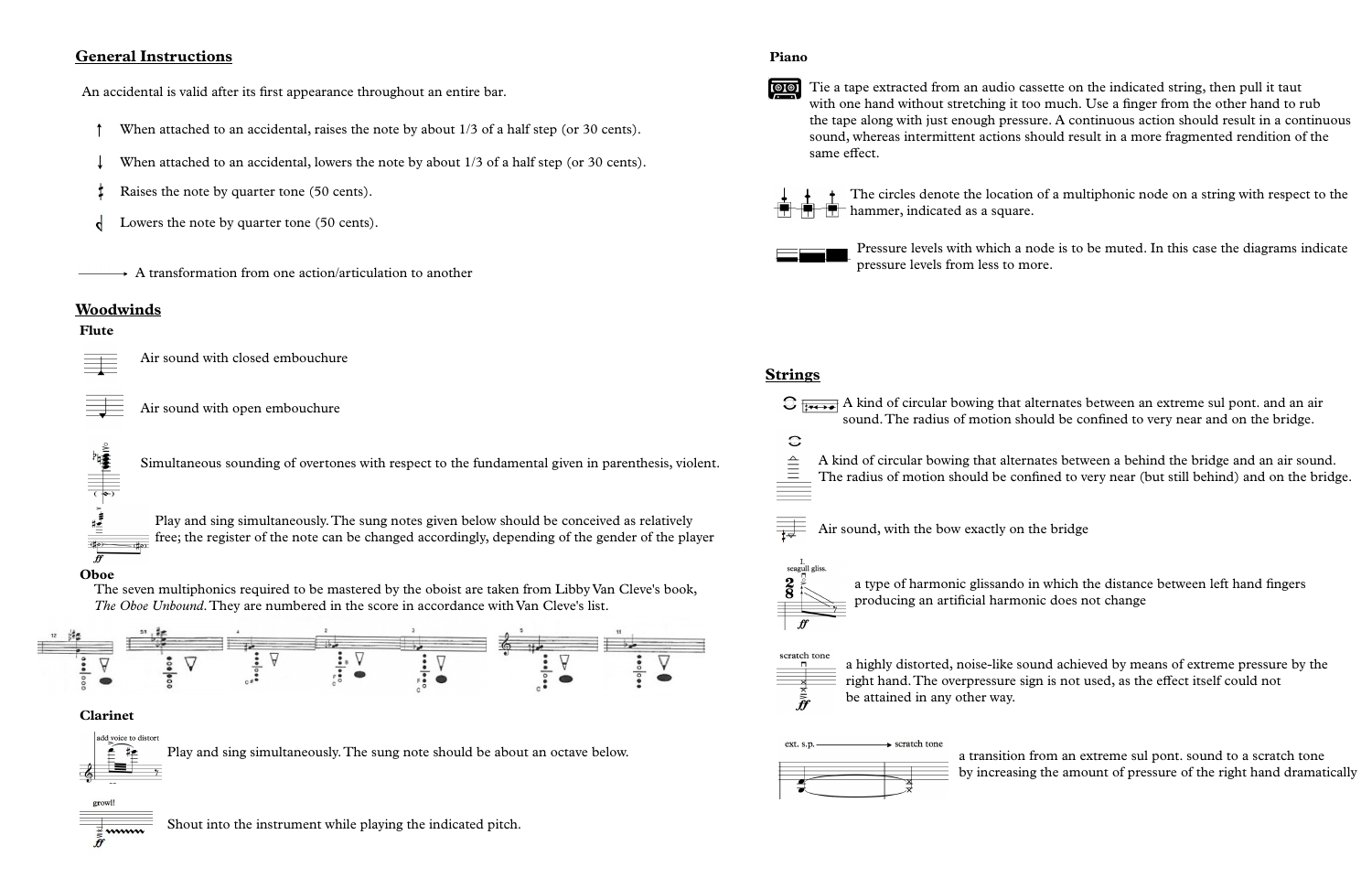

# SCORE IN  $\boxed{\text{C}}$

*for the Meitar Ensemble*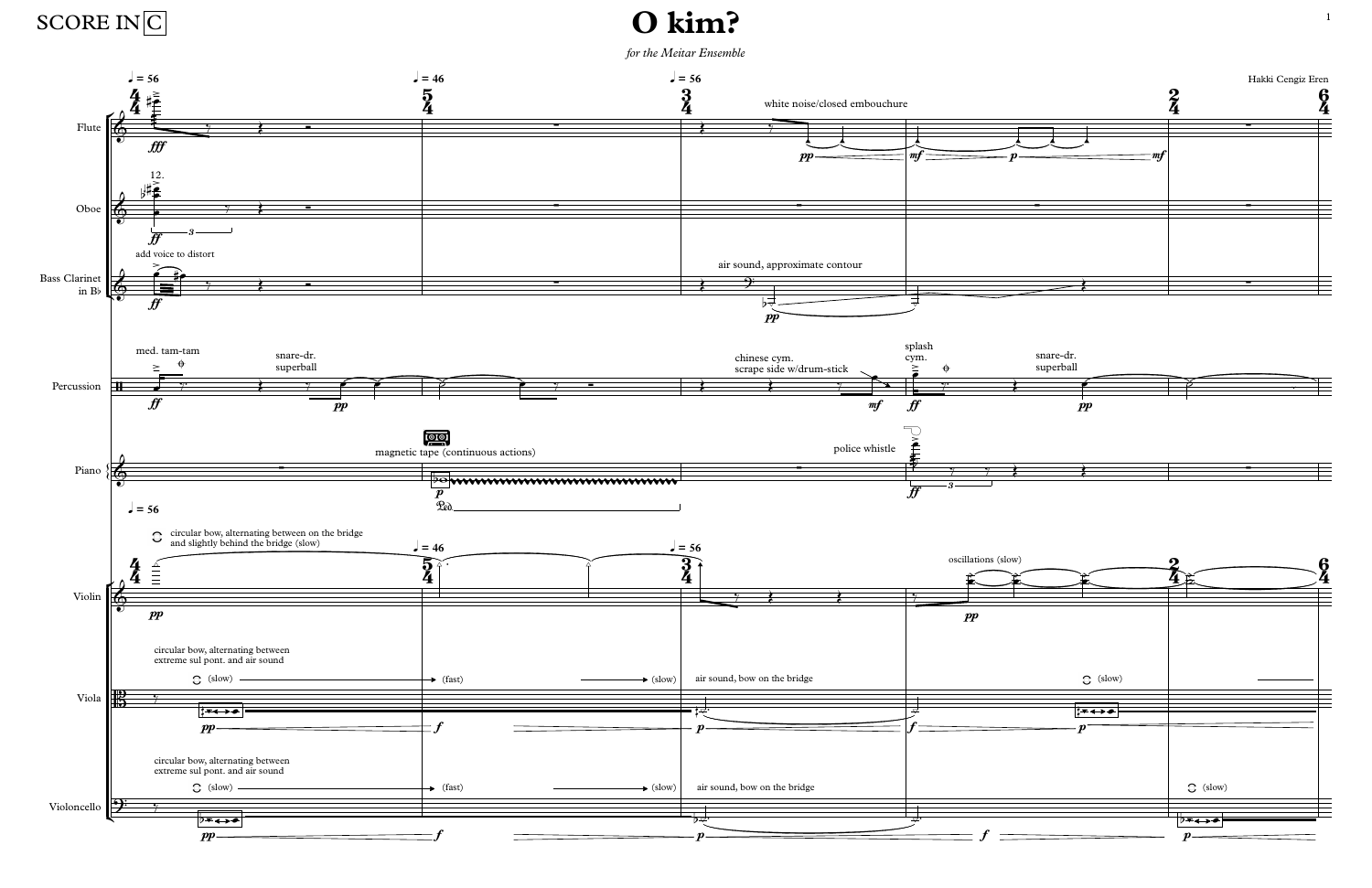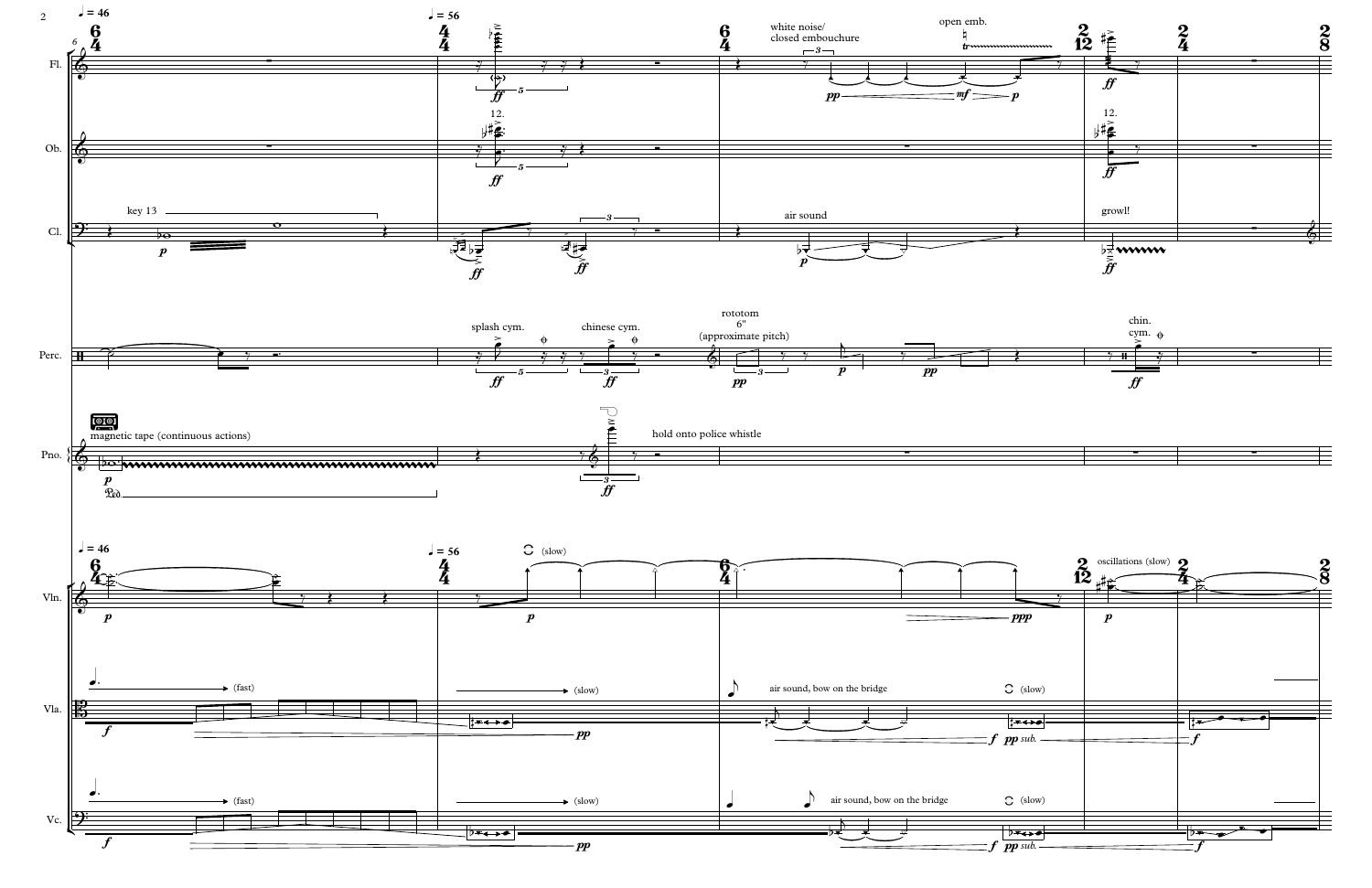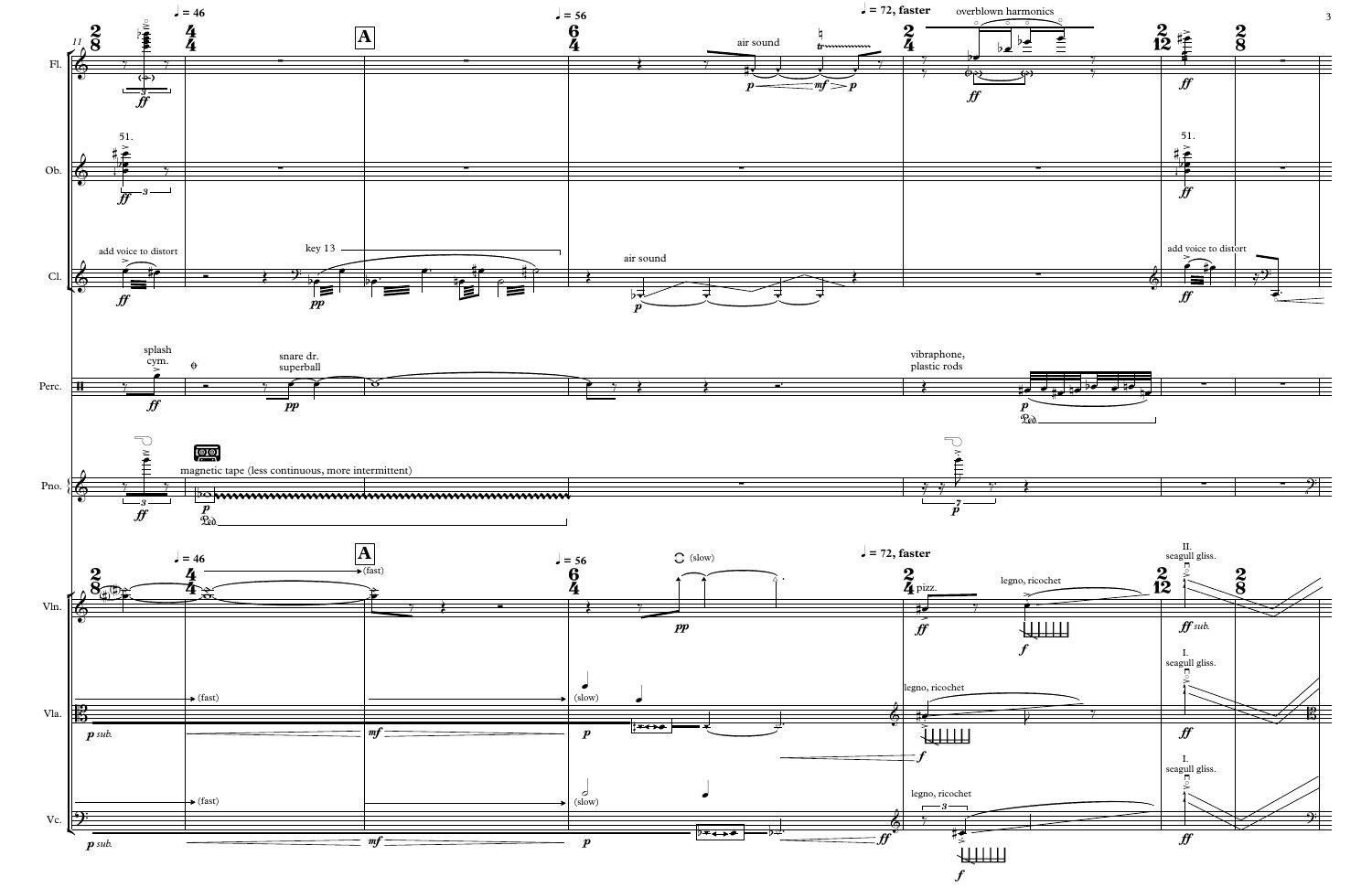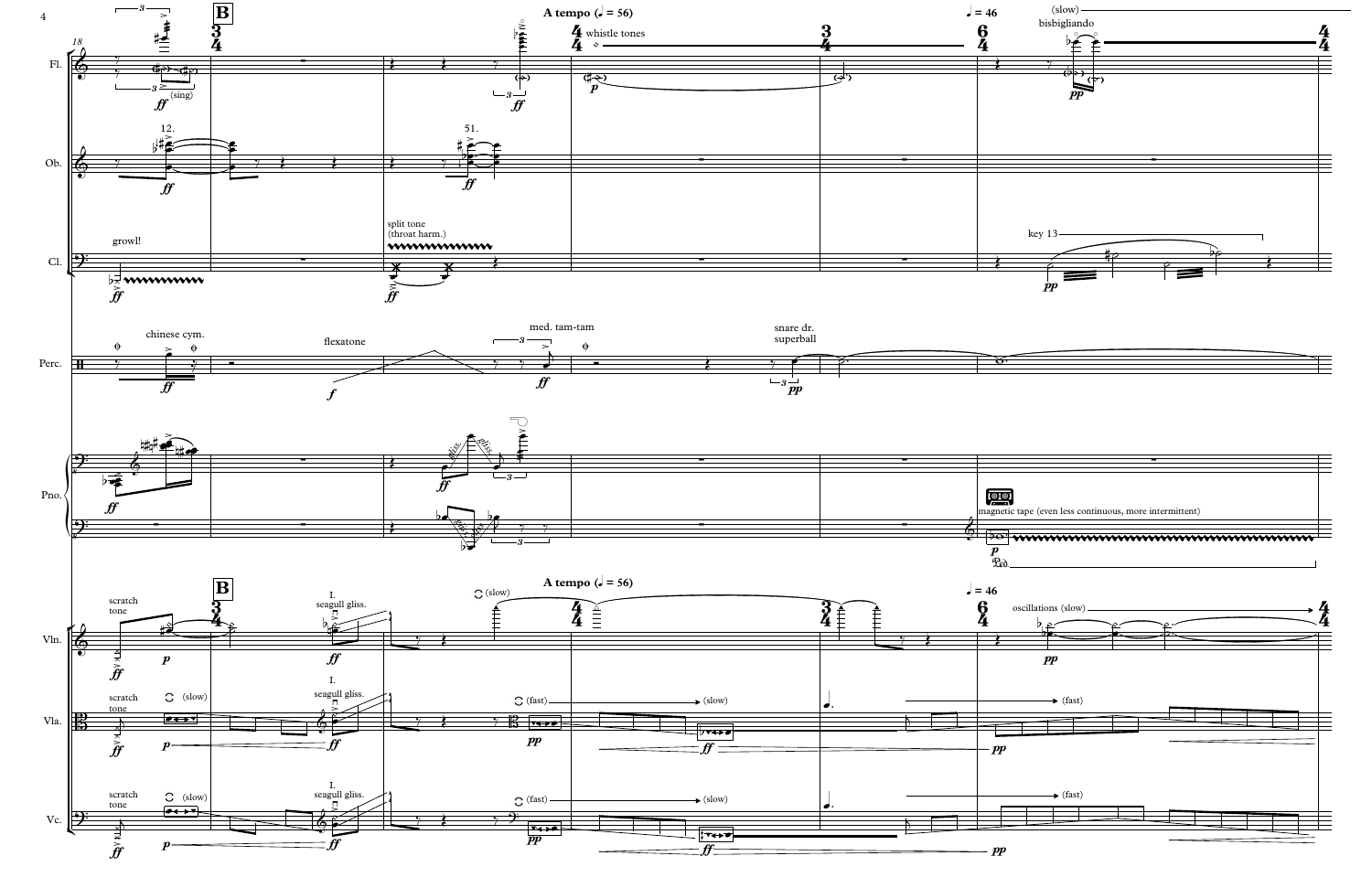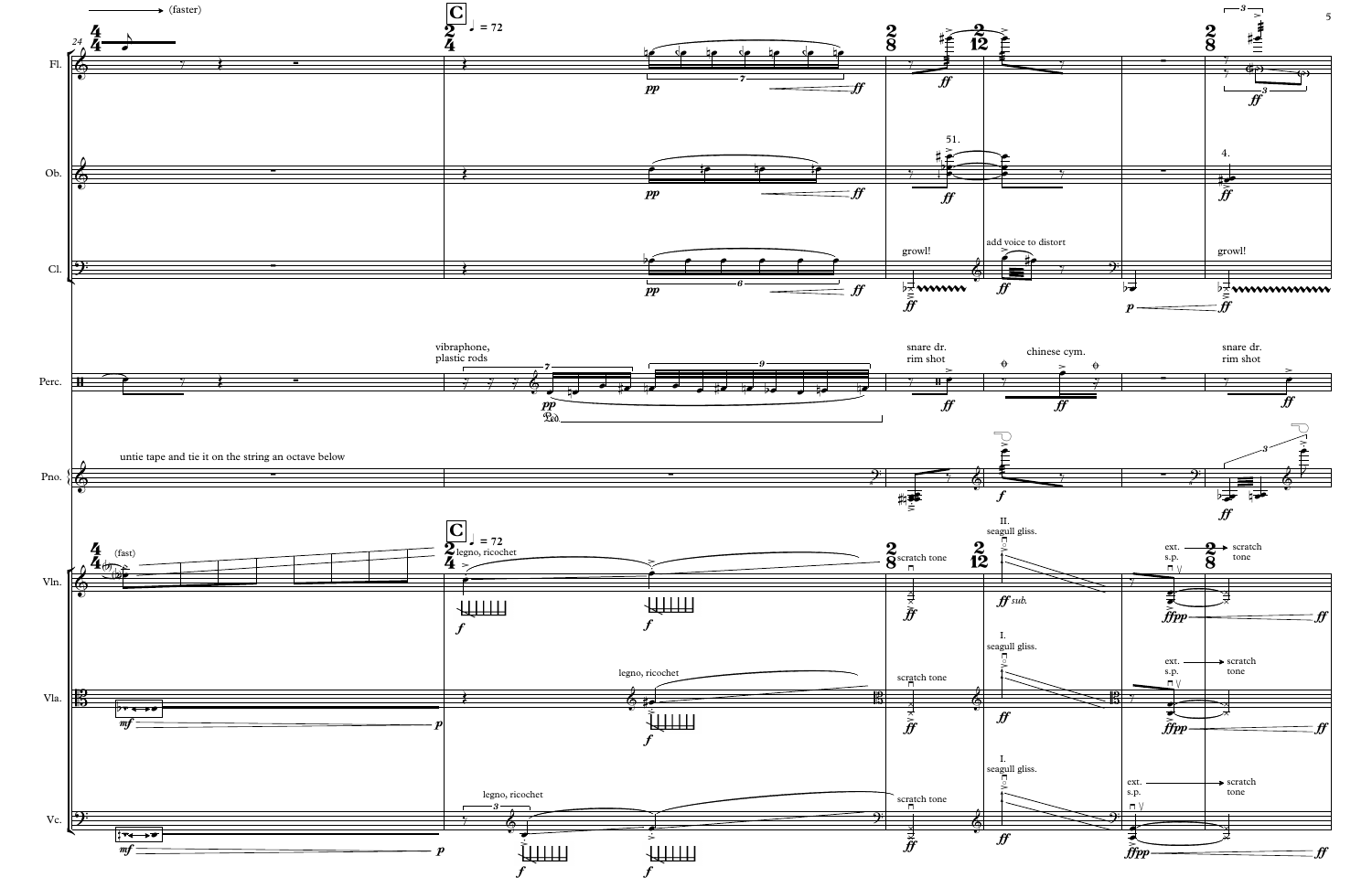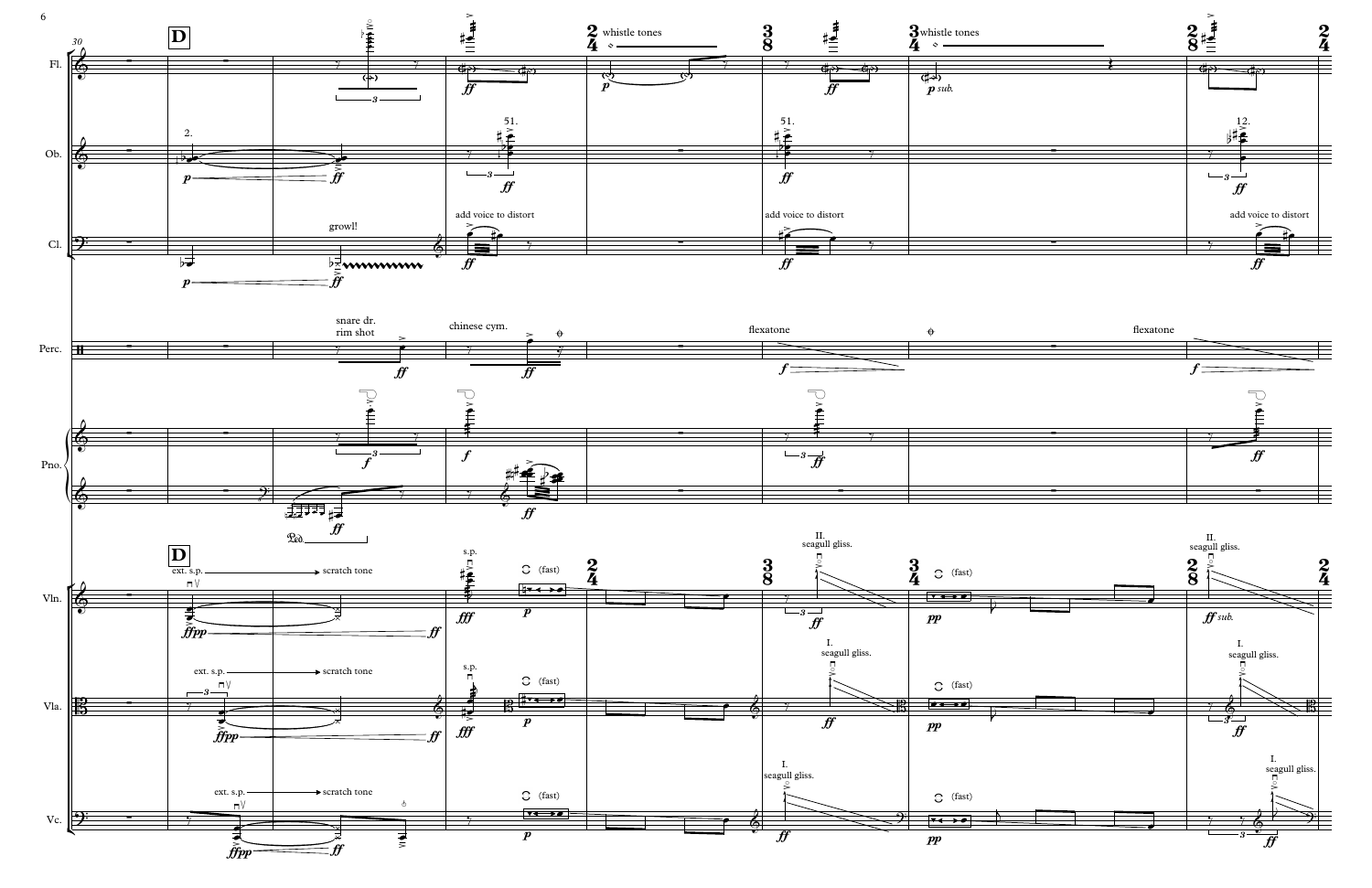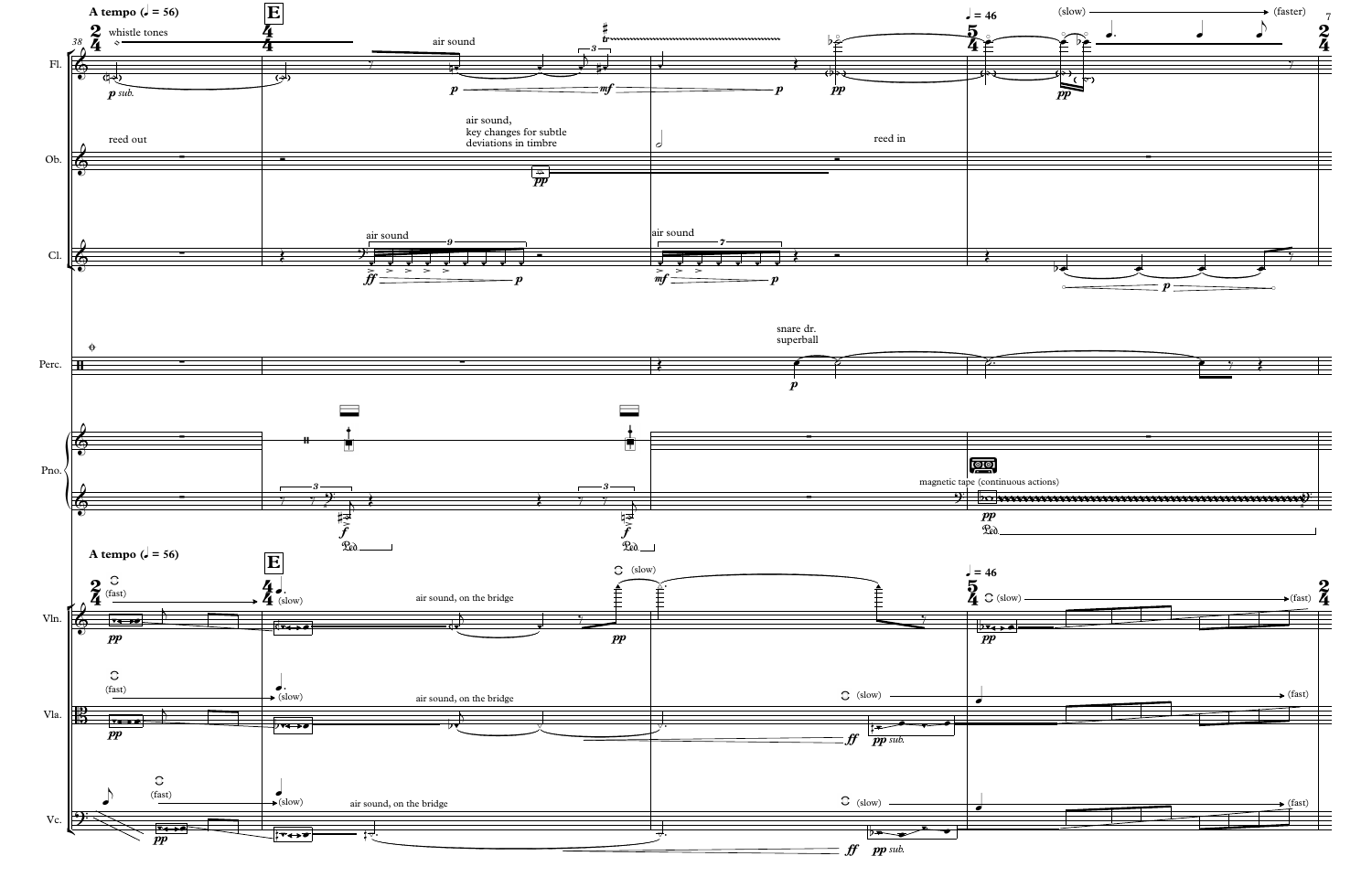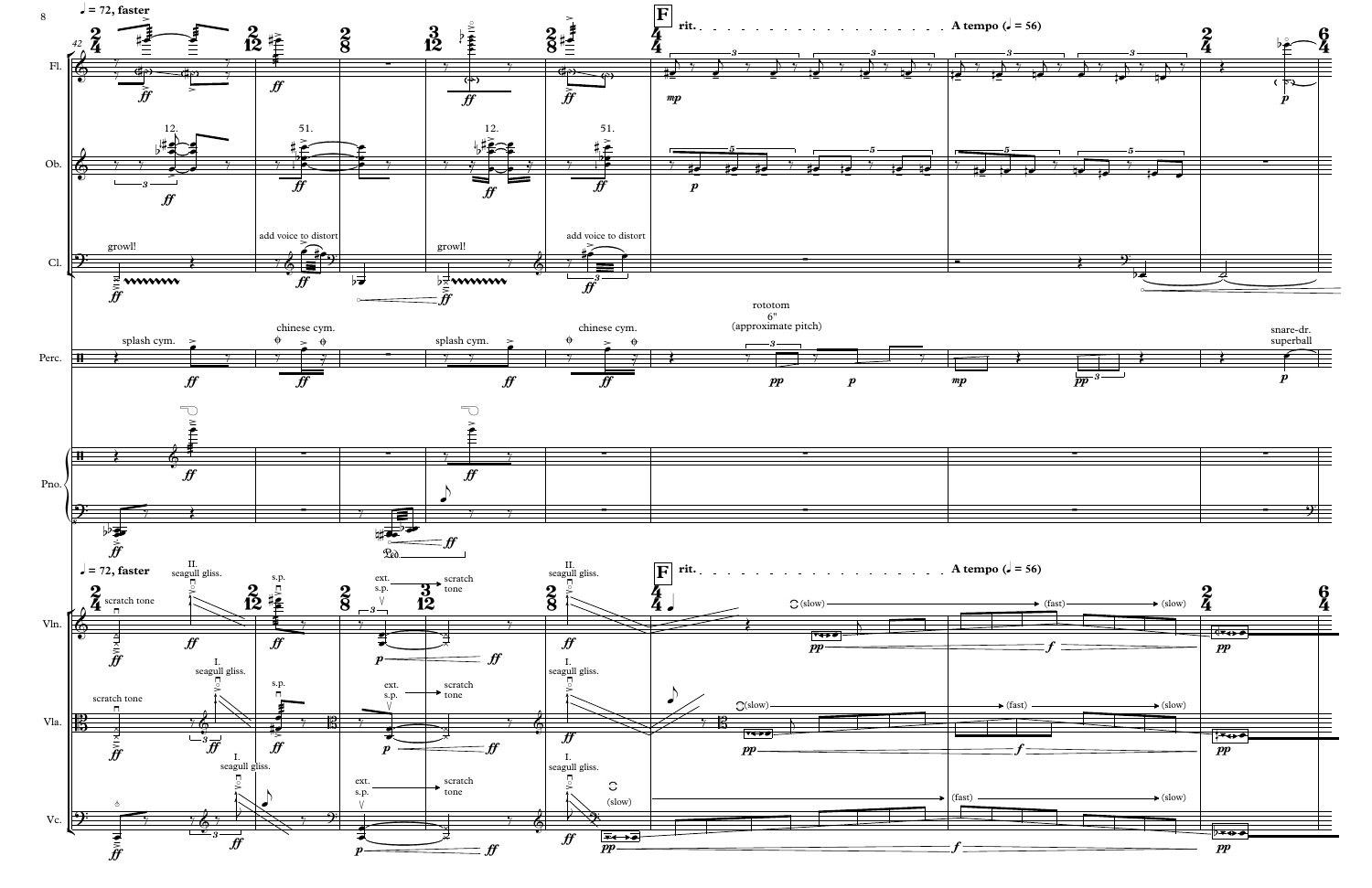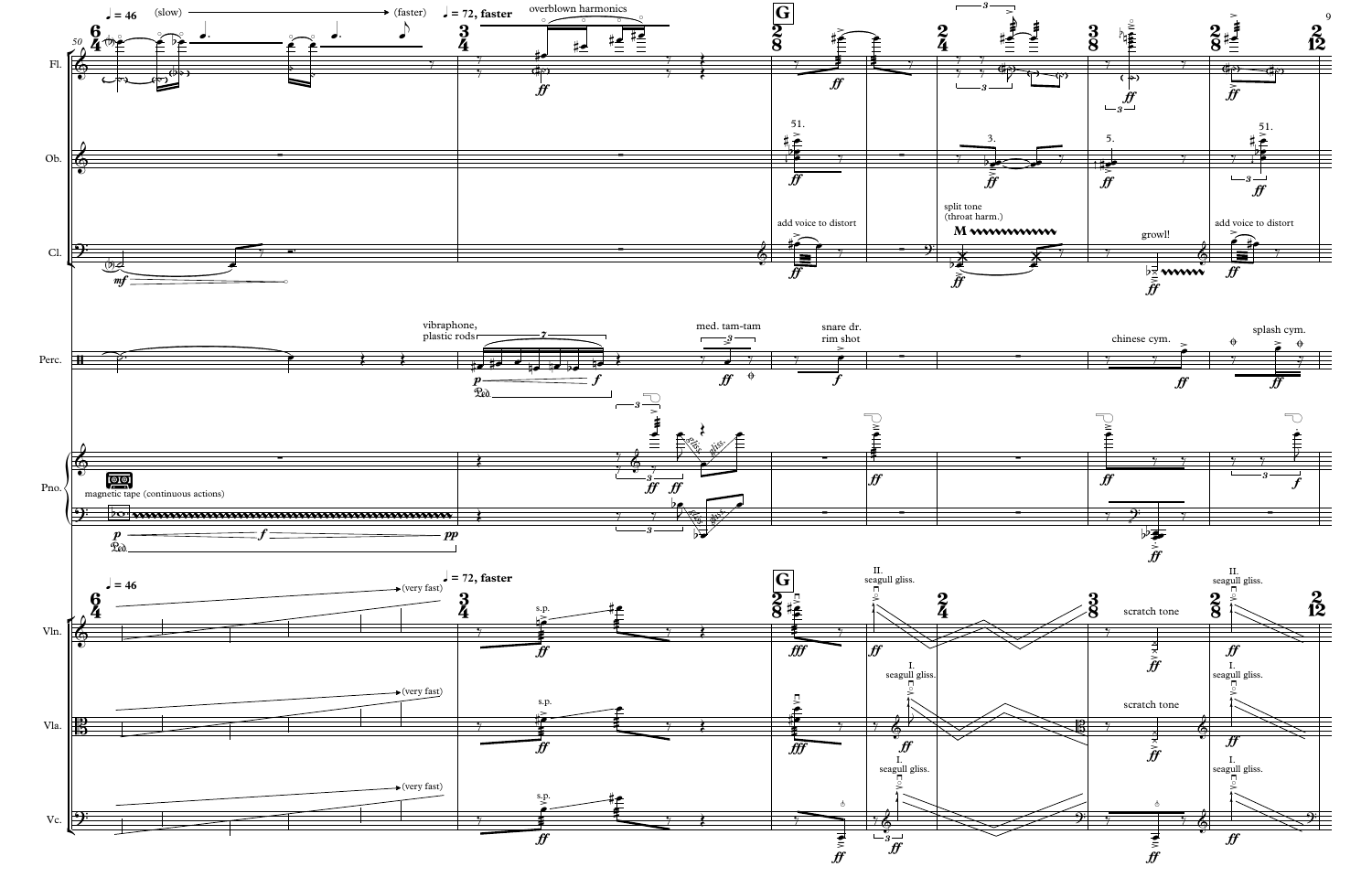![](_page_13_Figure_0.jpeg)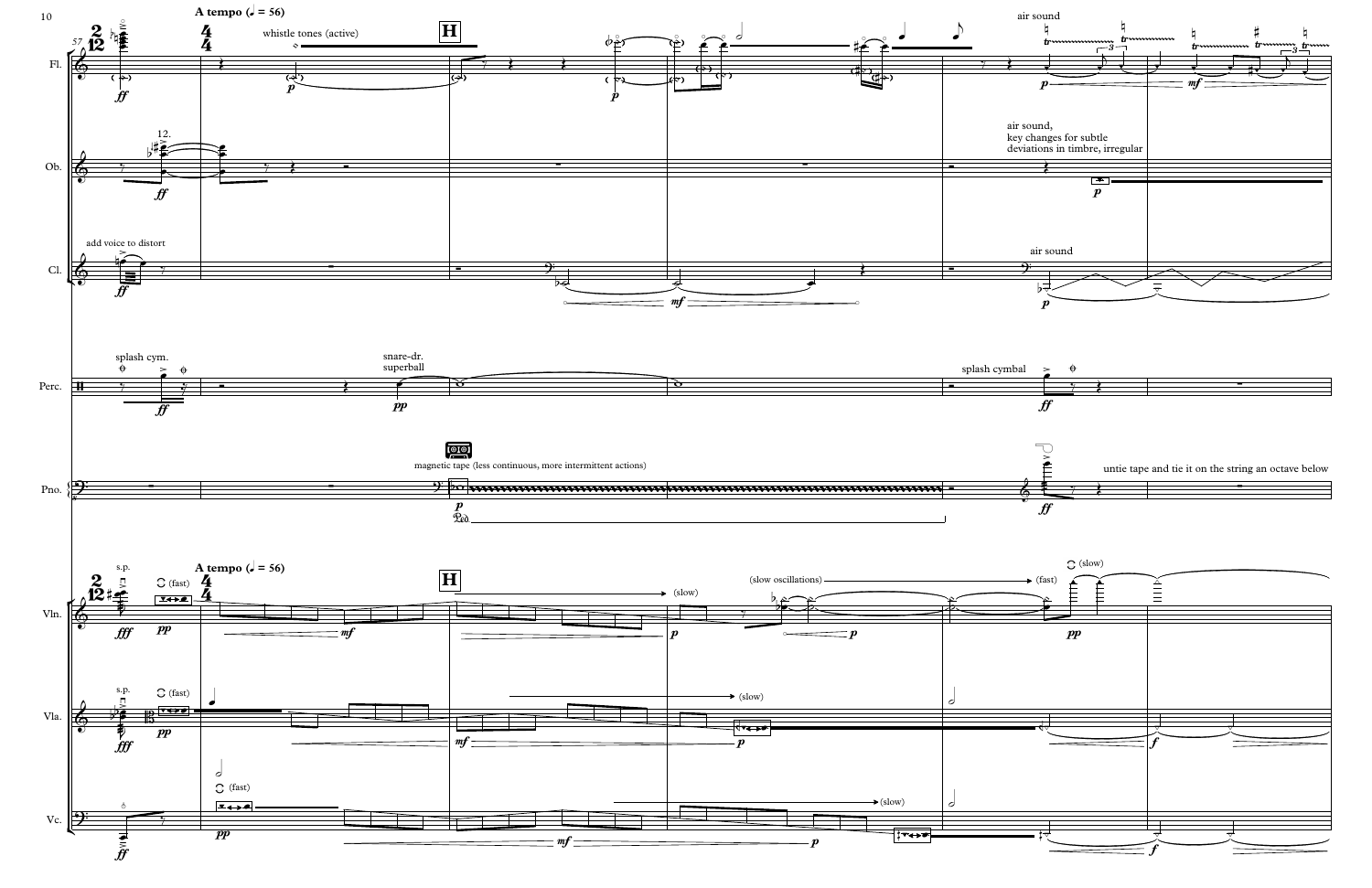![](_page_14_Figure_0.jpeg)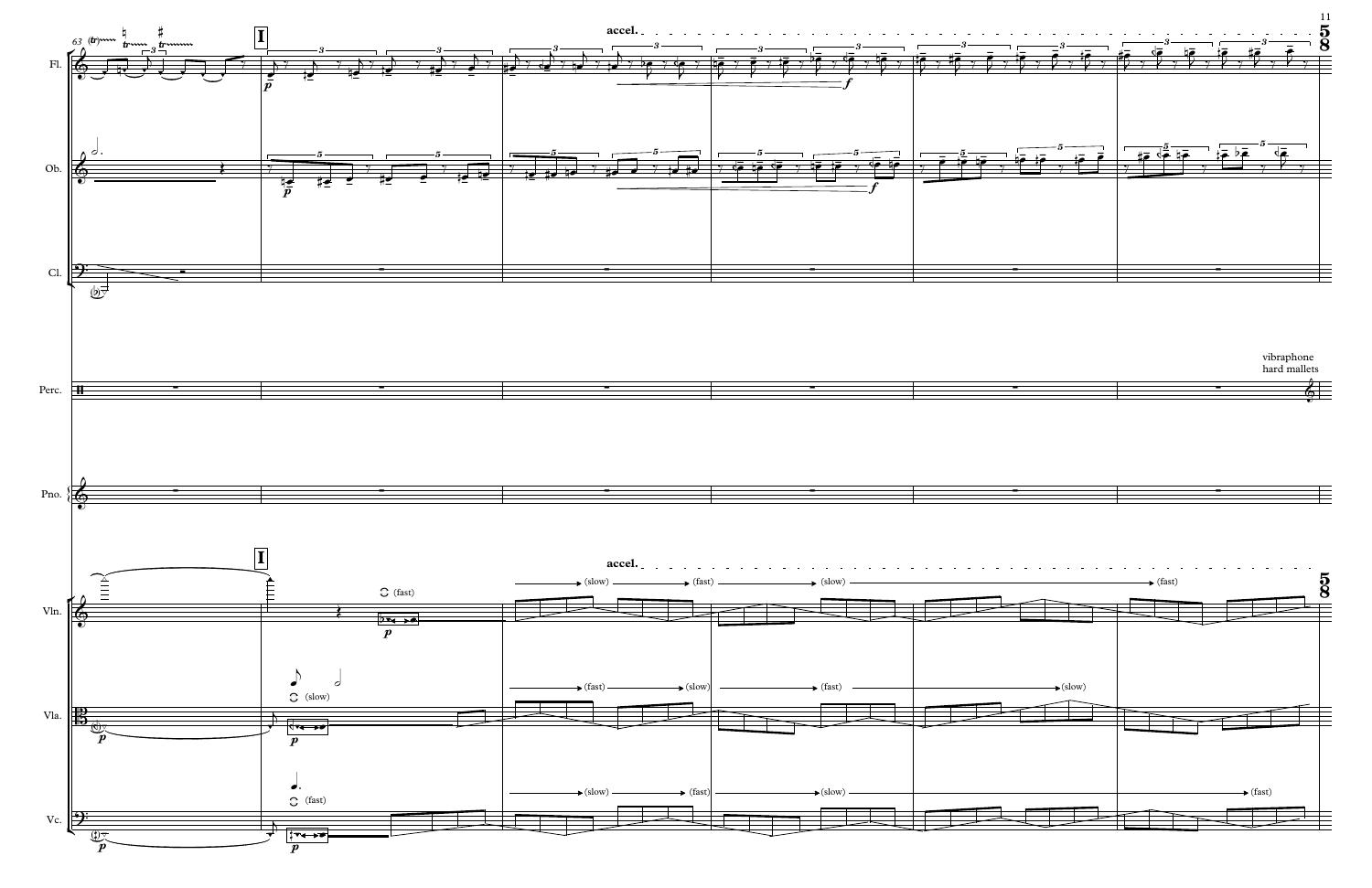![](_page_15_Figure_0.jpeg)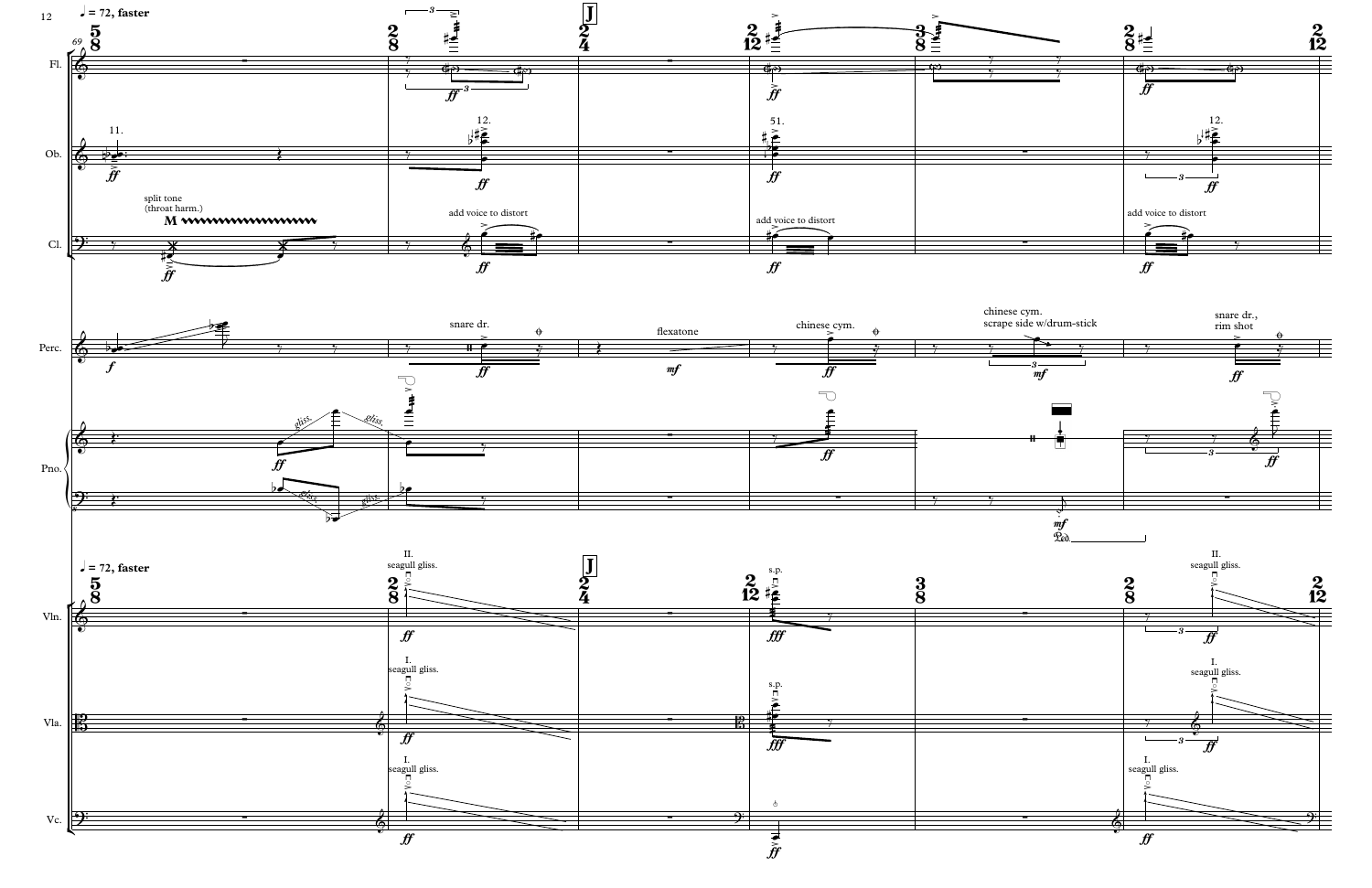![](_page_16_Figure_0.jpeg)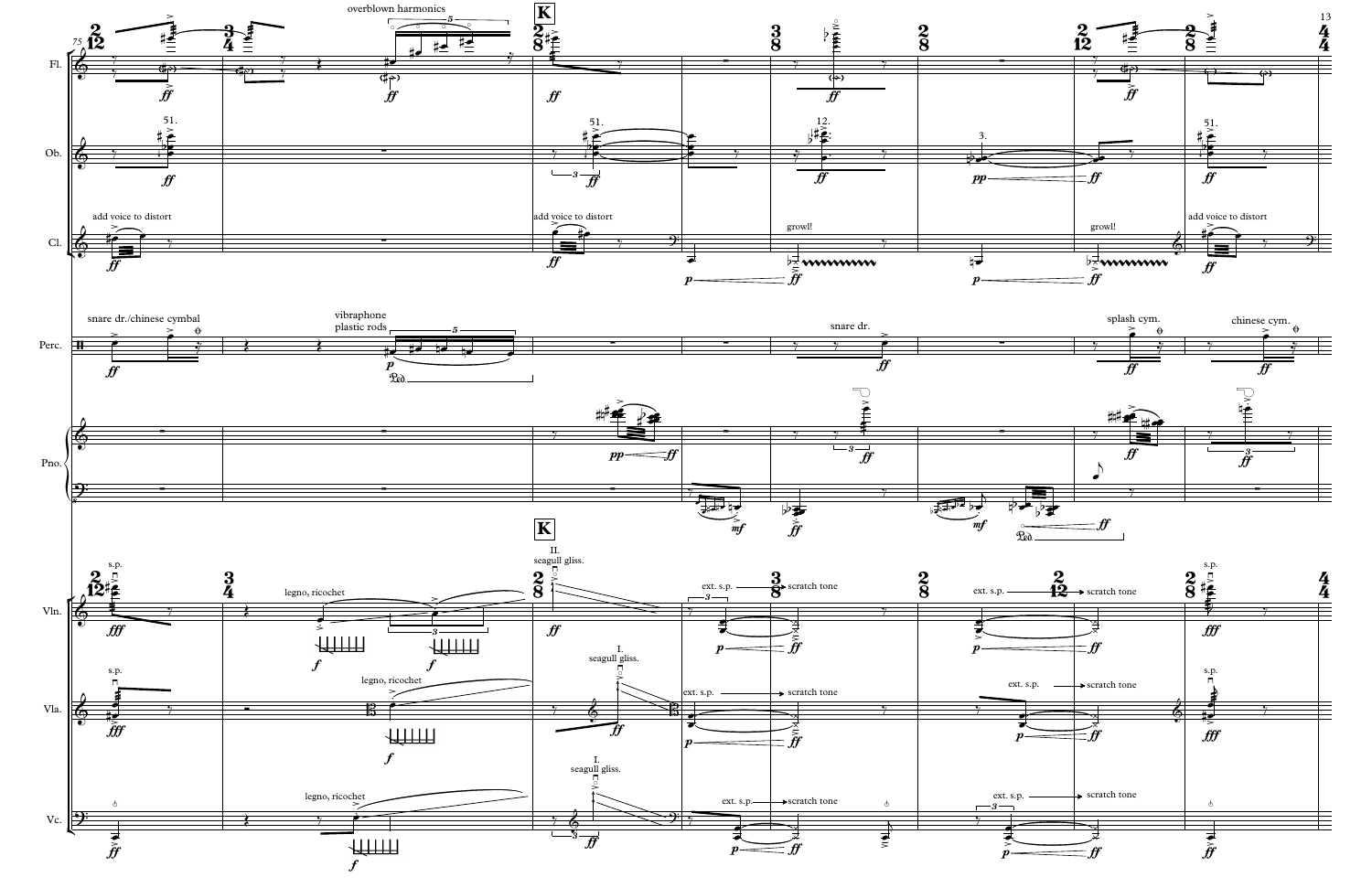![](_page_17_Figure_0.jpeg)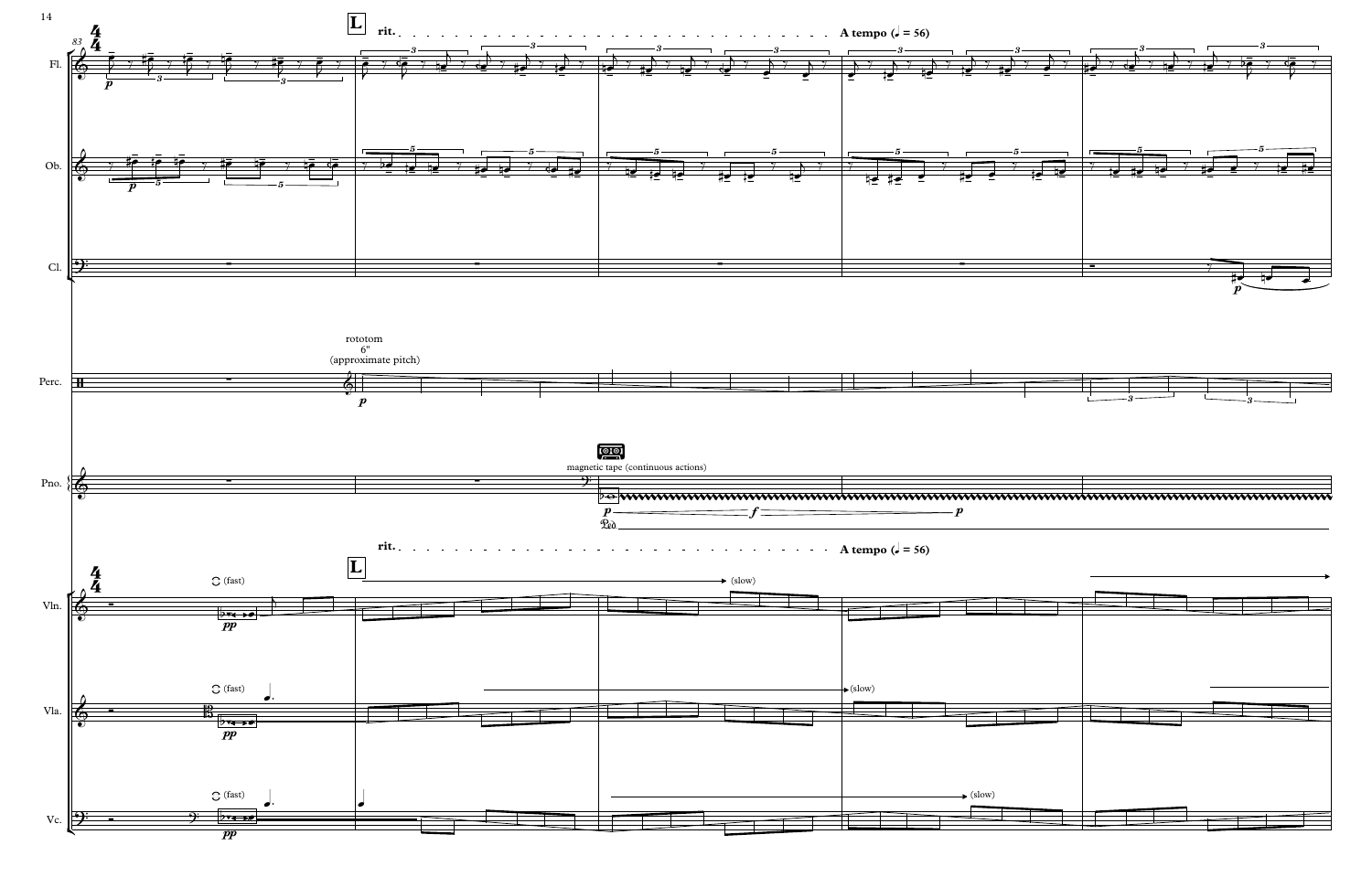![](_page_18_Figure_0.jpeg)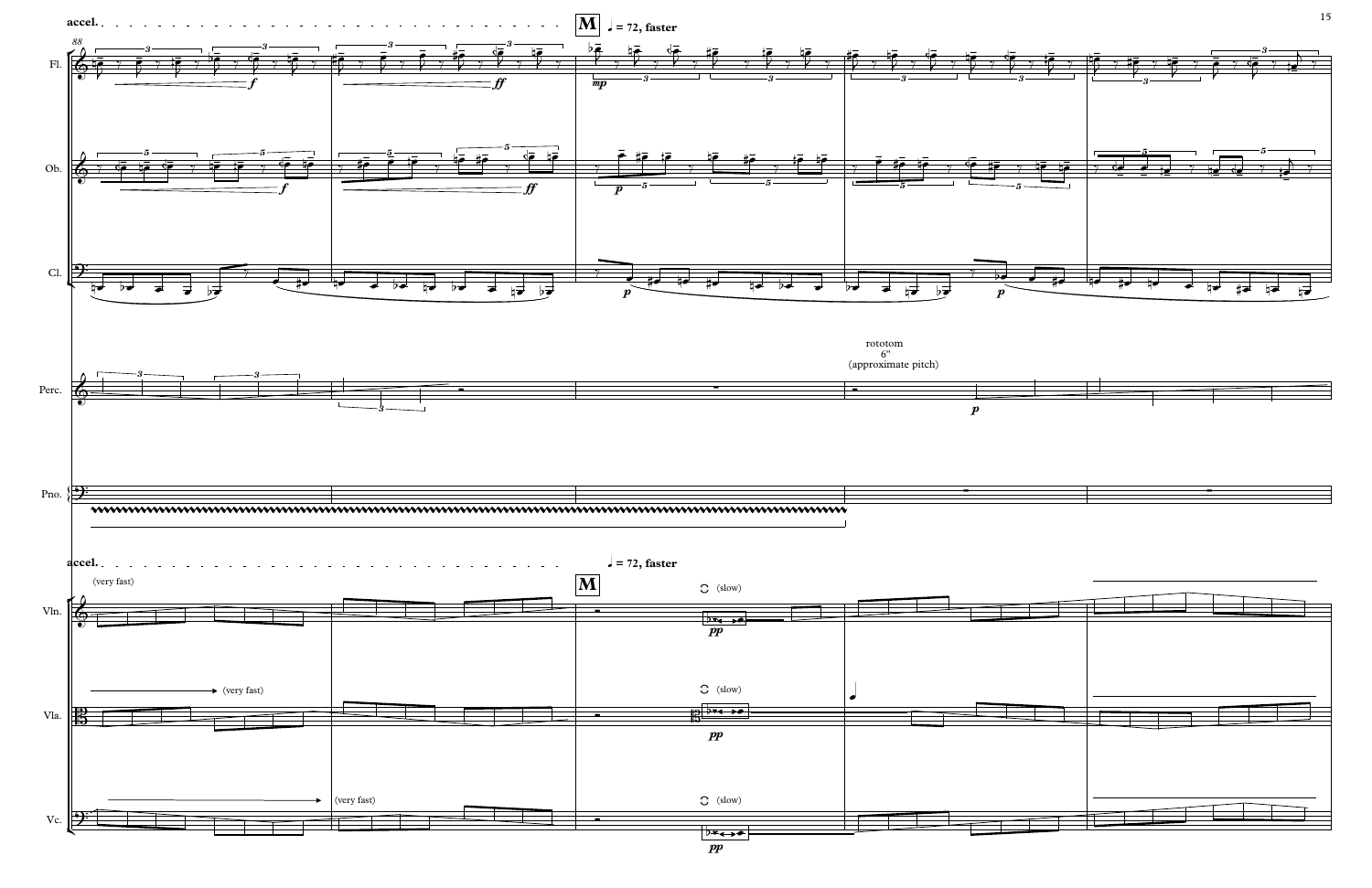![](_page_19_Figure_0.jpeg)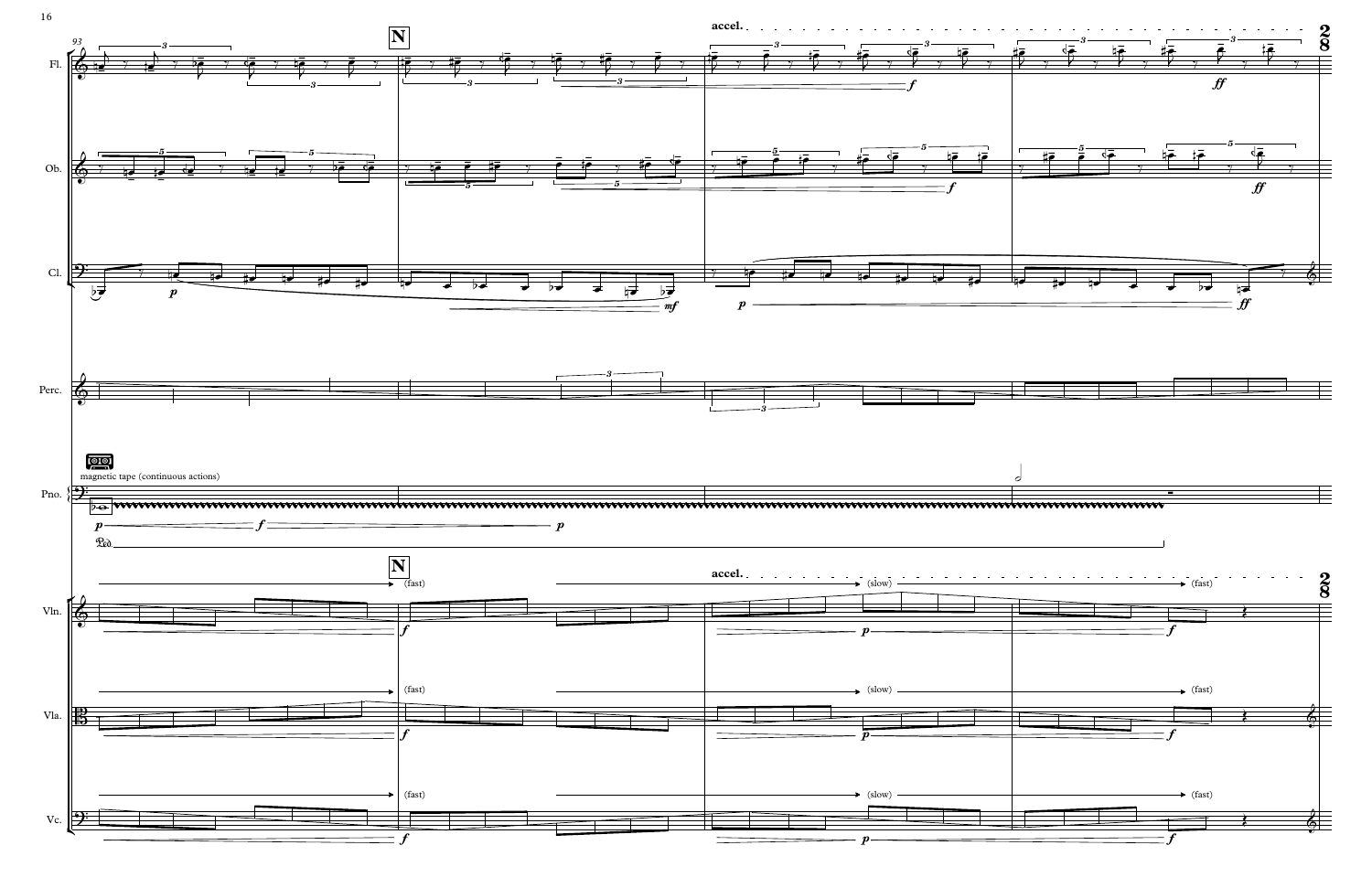![](_page_20_Figure_0.jpeg)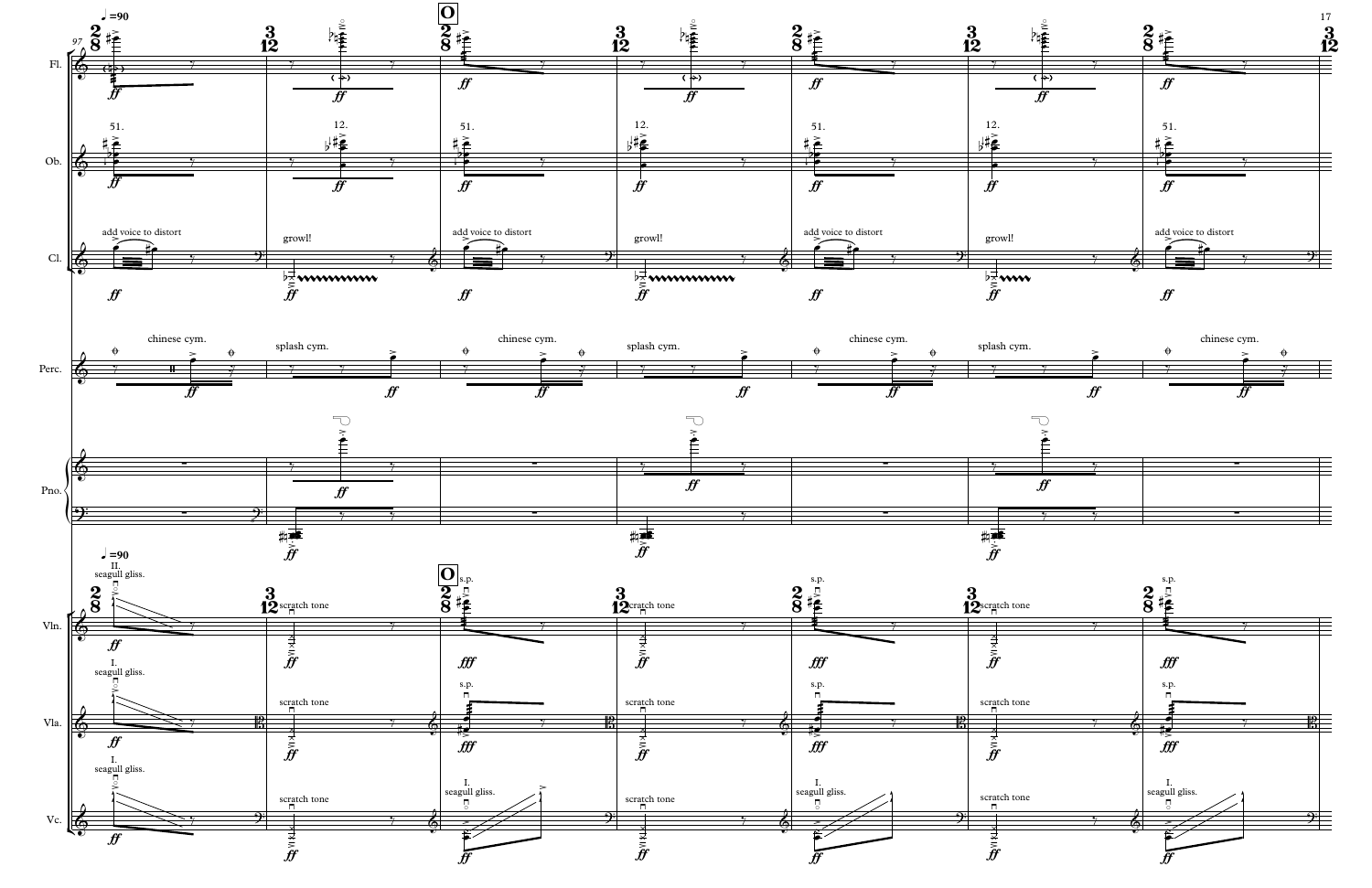![](_page_21_Figure_0.jpeg)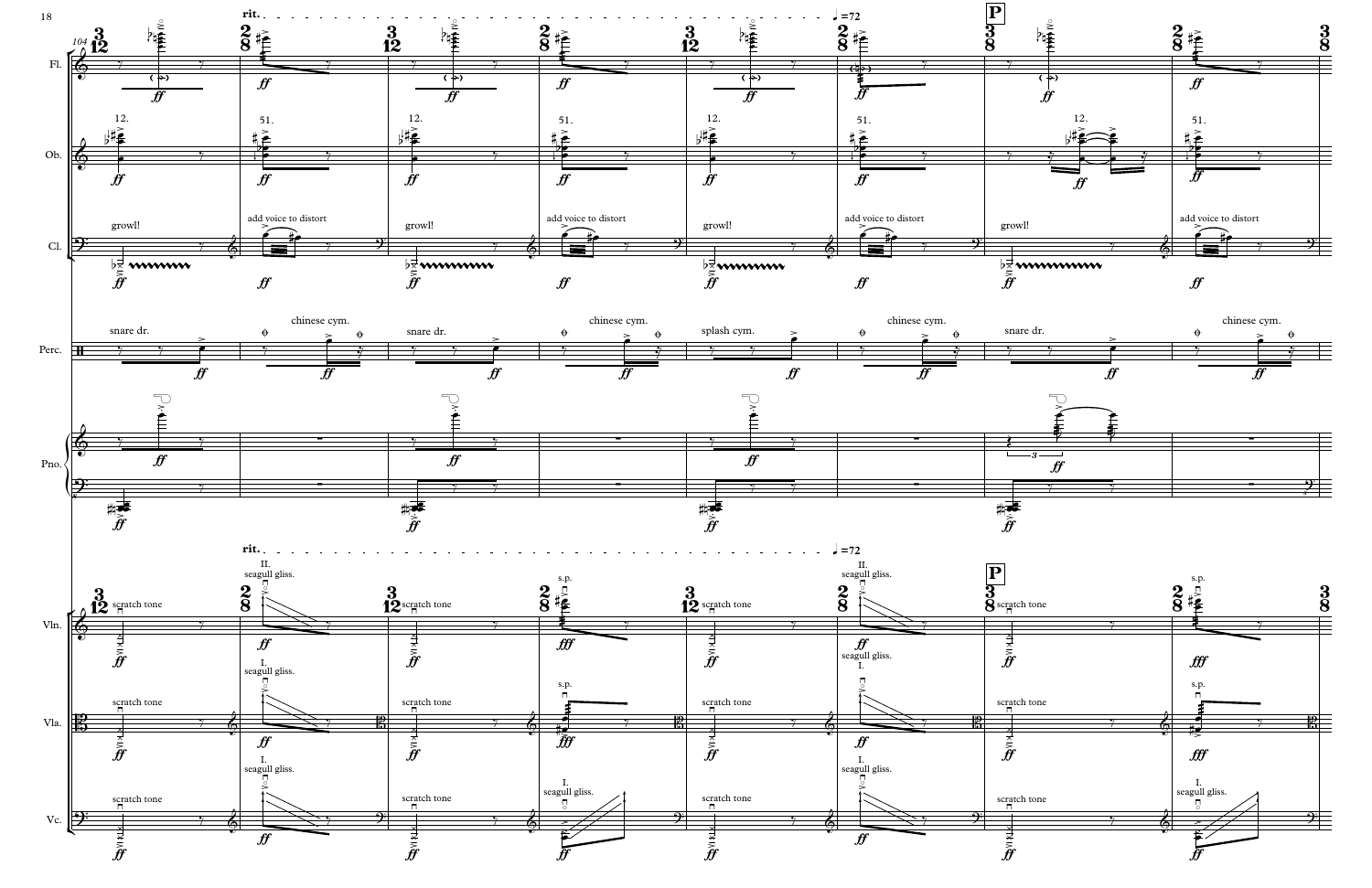![](_page_22_Figure_0.jpeg)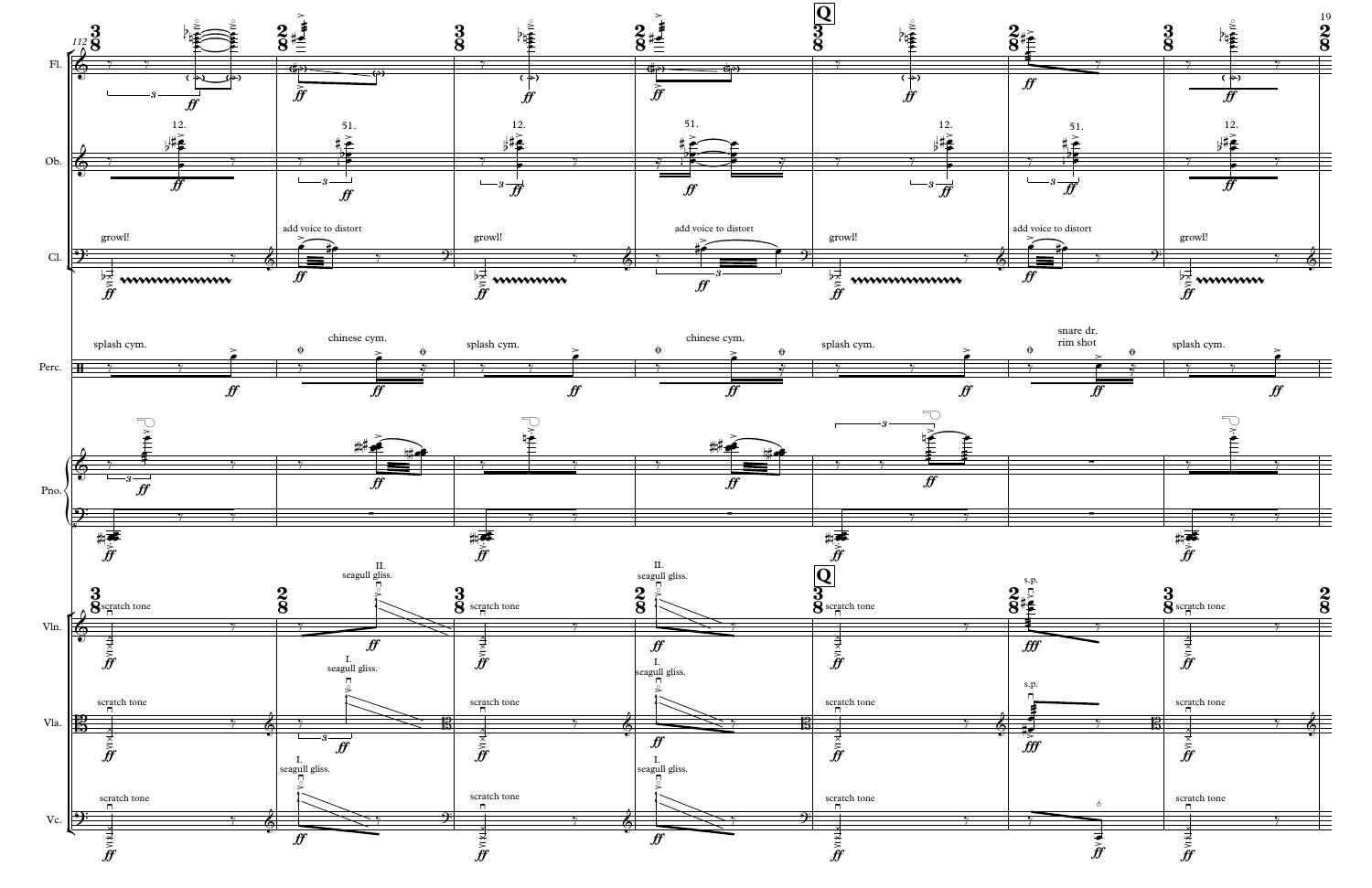![](_page_23_Figure_0.jpeg)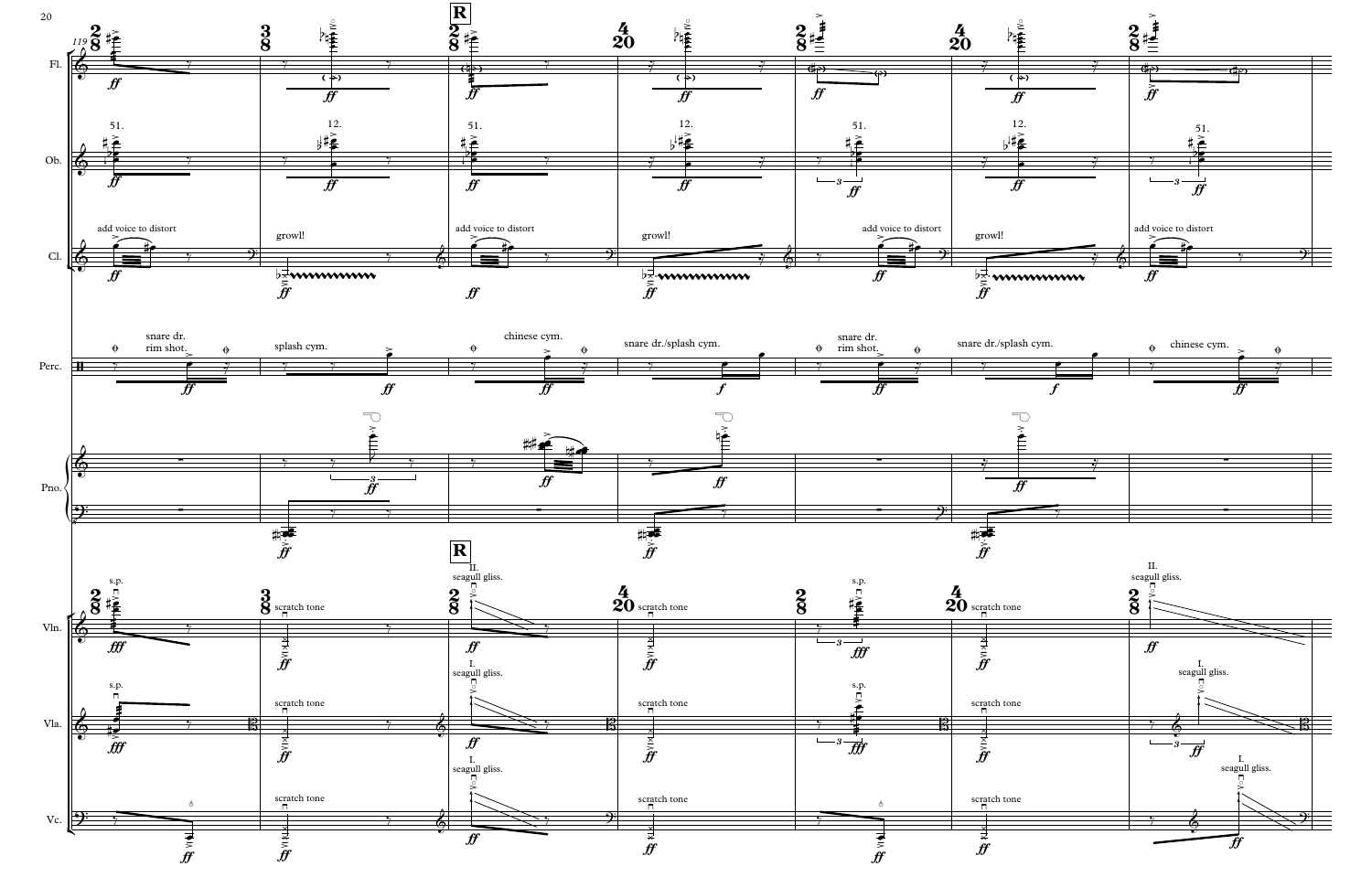![](_page_24_Figure_0.jpeg)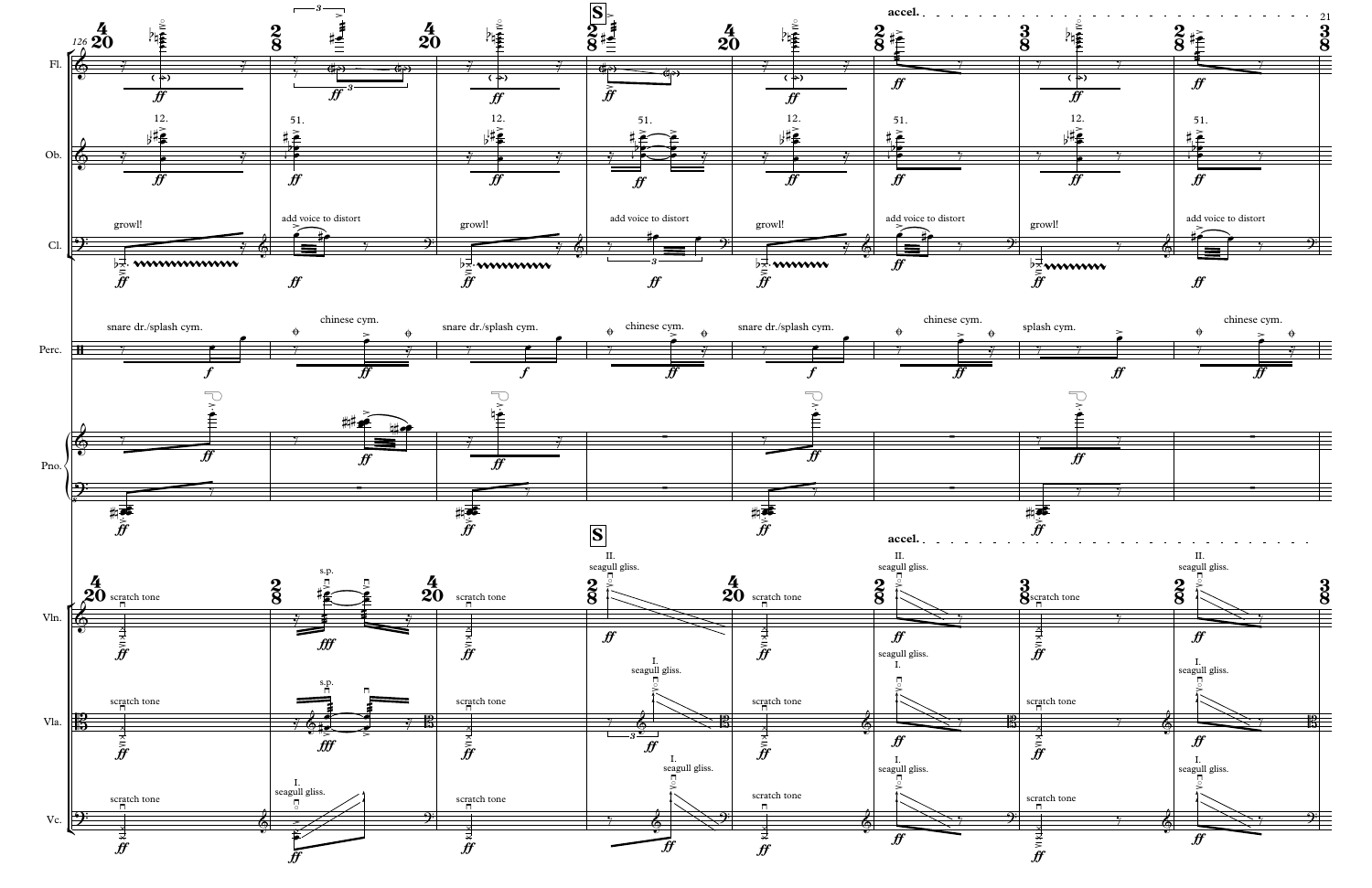![](_page_25_Figure_0.jpeg)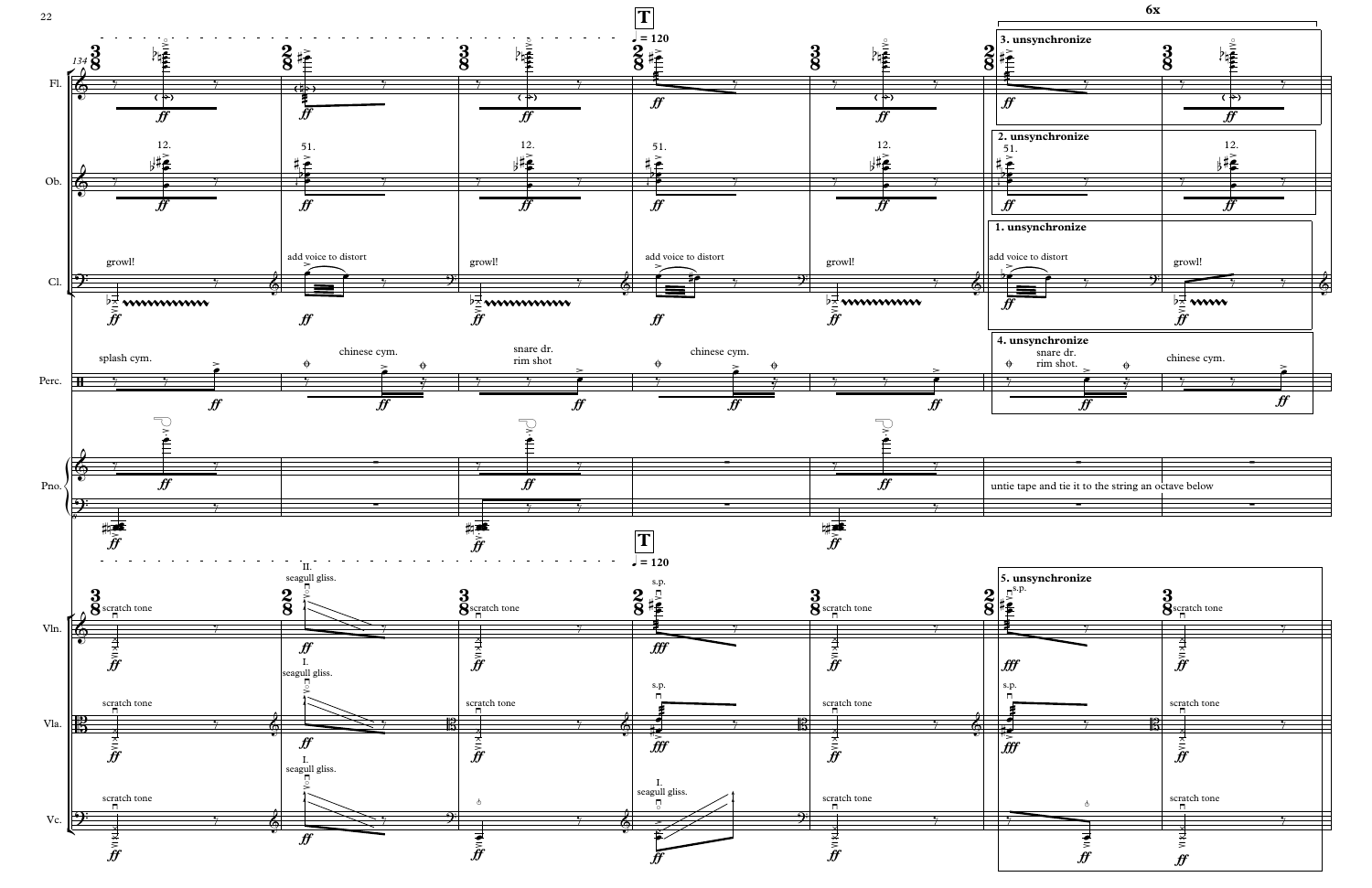|       |              | 15"                                                                 |
|-------|--------------|---------------------------------------------------------------------|
| Fl.   |              | $141$ keep repeating with no synchronization whatsoever             |
|       |              | keep repeating with no synchronization whatsoever                   |
| Ob.   |              |                                                                     |
| Cl.   |              | keep repeating with no synchronization whatsoever                   |
|       |              |                                                                     |
| Perc. | $\mathbf{H}$ | keep repeating with no synchronization whatsoever                   |
|       |              | 7"<br>$\overline{\text{OLO}}$<br>magnetic tape (continuous actions) |
| Pno.  |              | <del>be</del> www.www.www.ww<br>$\frac{p}{2}$ ed.                   |
|       |              | keep repeating with no synchronization whatsoever                   |
| Vln.  |              |                                                                     |
| Vla.  |              | keep repeating with no synchronization whatsoever                   |
|       |              |                                                                     |
| Vc.   |              | keep repeating with no synchronization whatsoever                   |
|       |              |                                                                     |

![](_page_26_Figure_1.jpeg)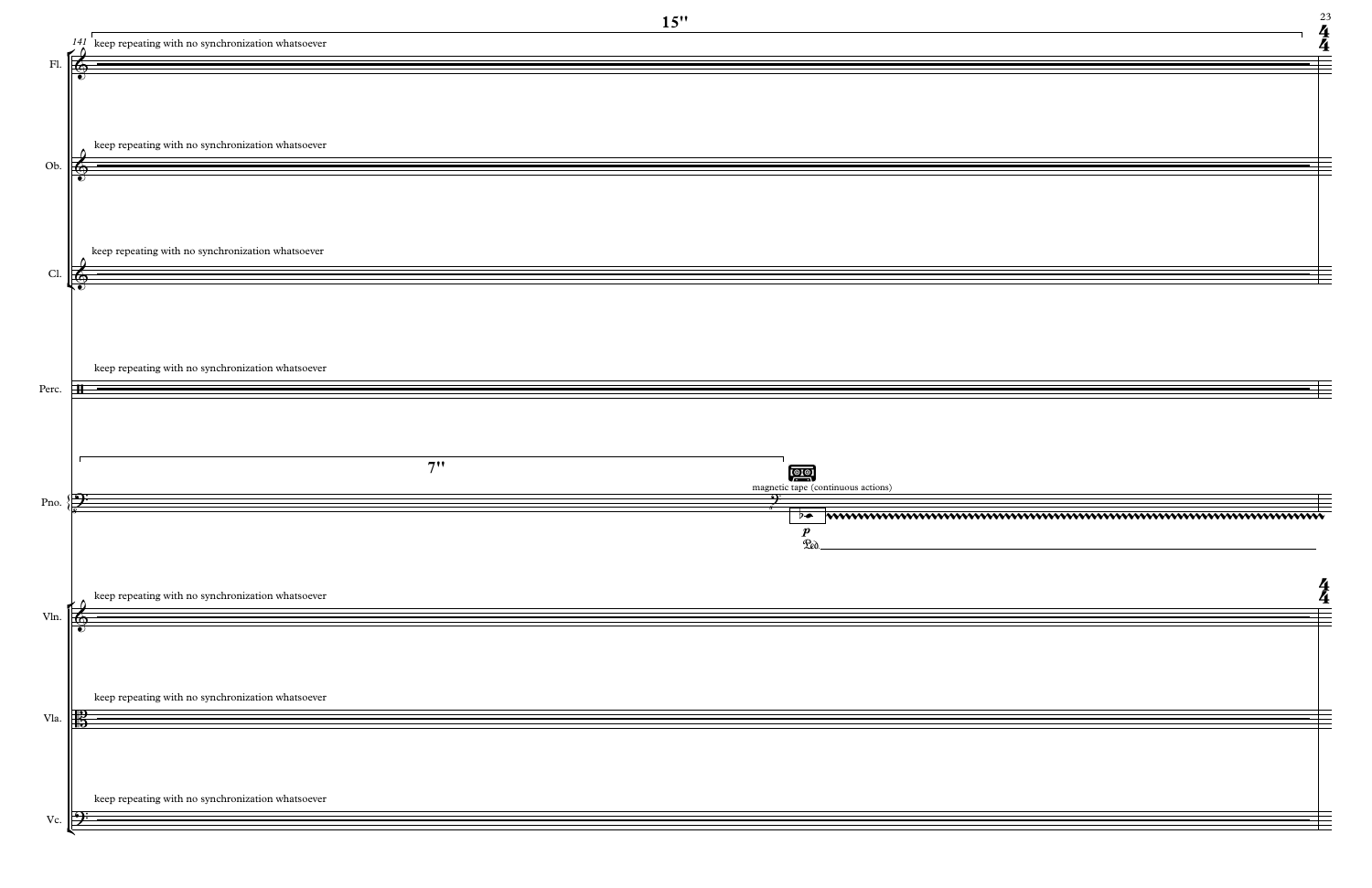![](_page_27_Figure_0.jpeg)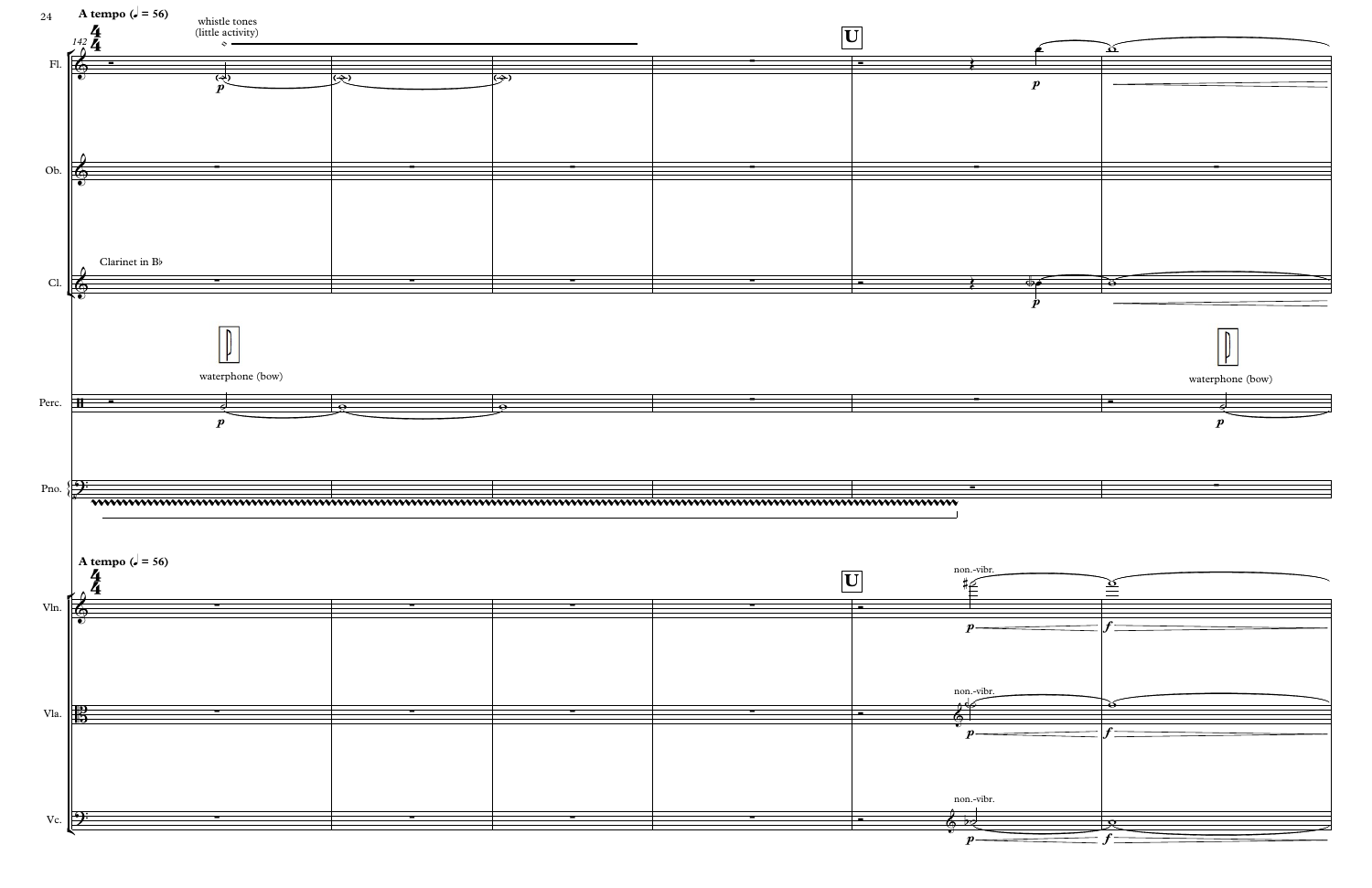![](_page_28_Figure_0.jpeg)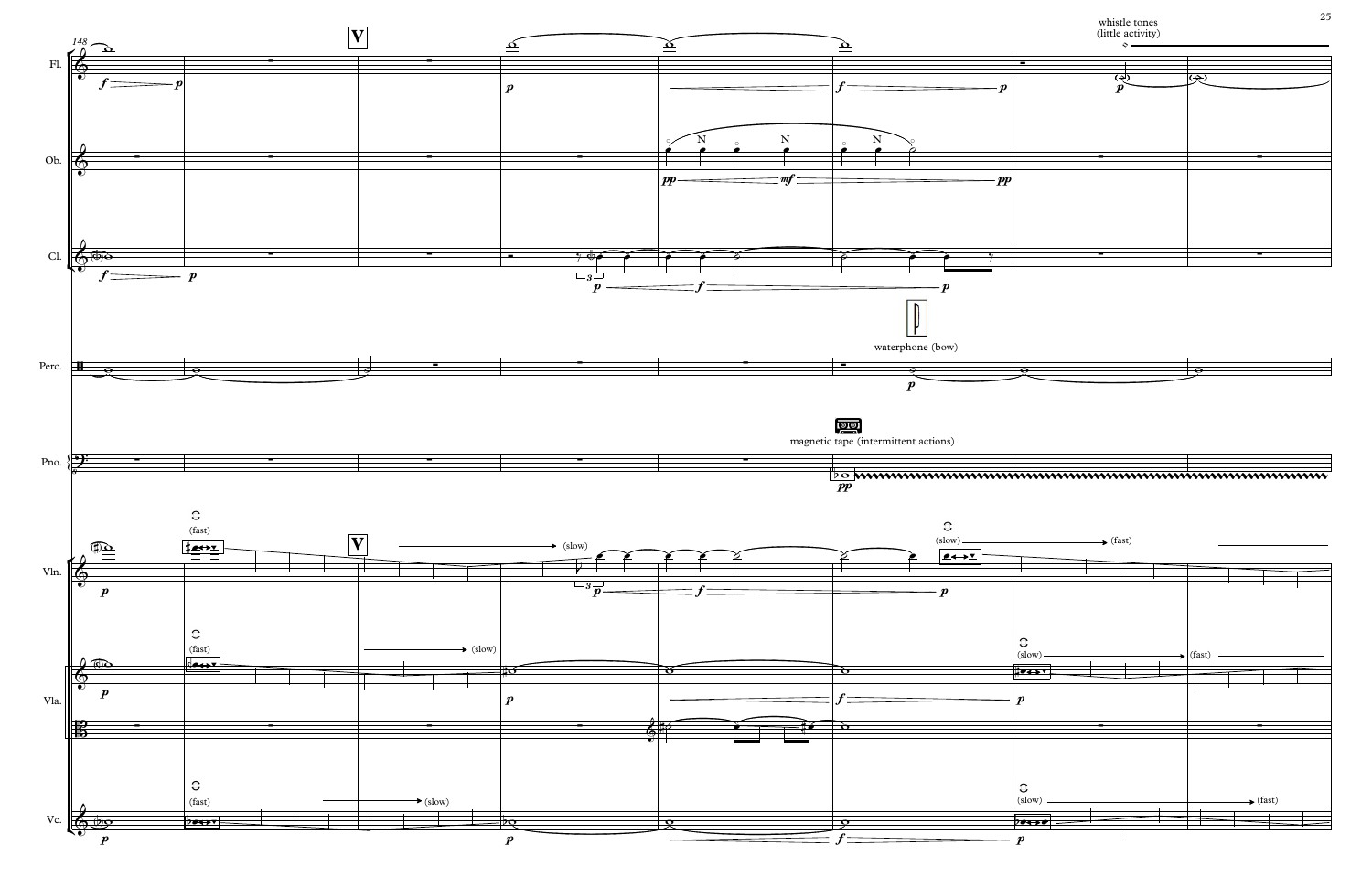![](_page_29_Figure_0.jpeg)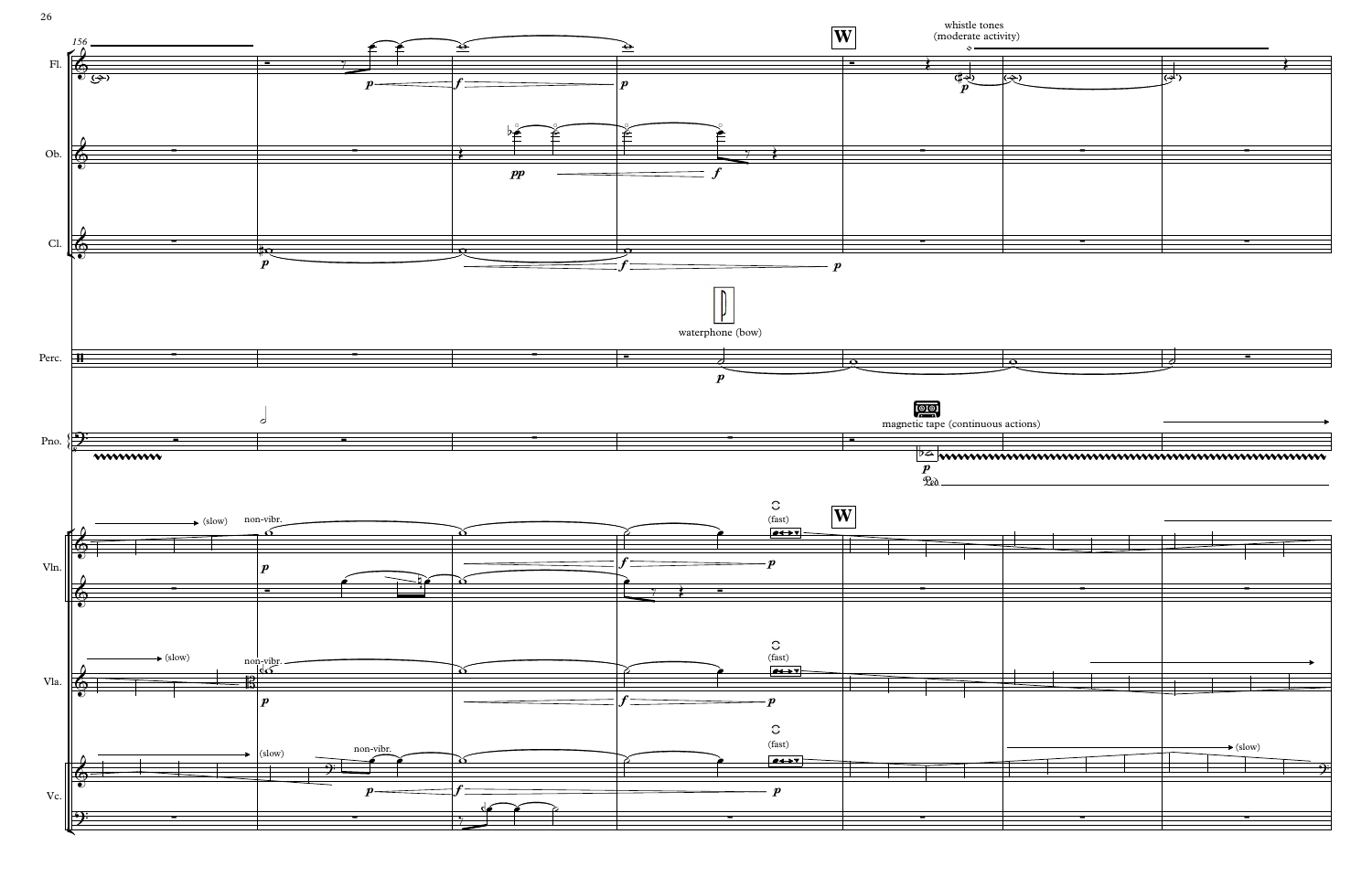![](_page_30_Figure_1.jpeg)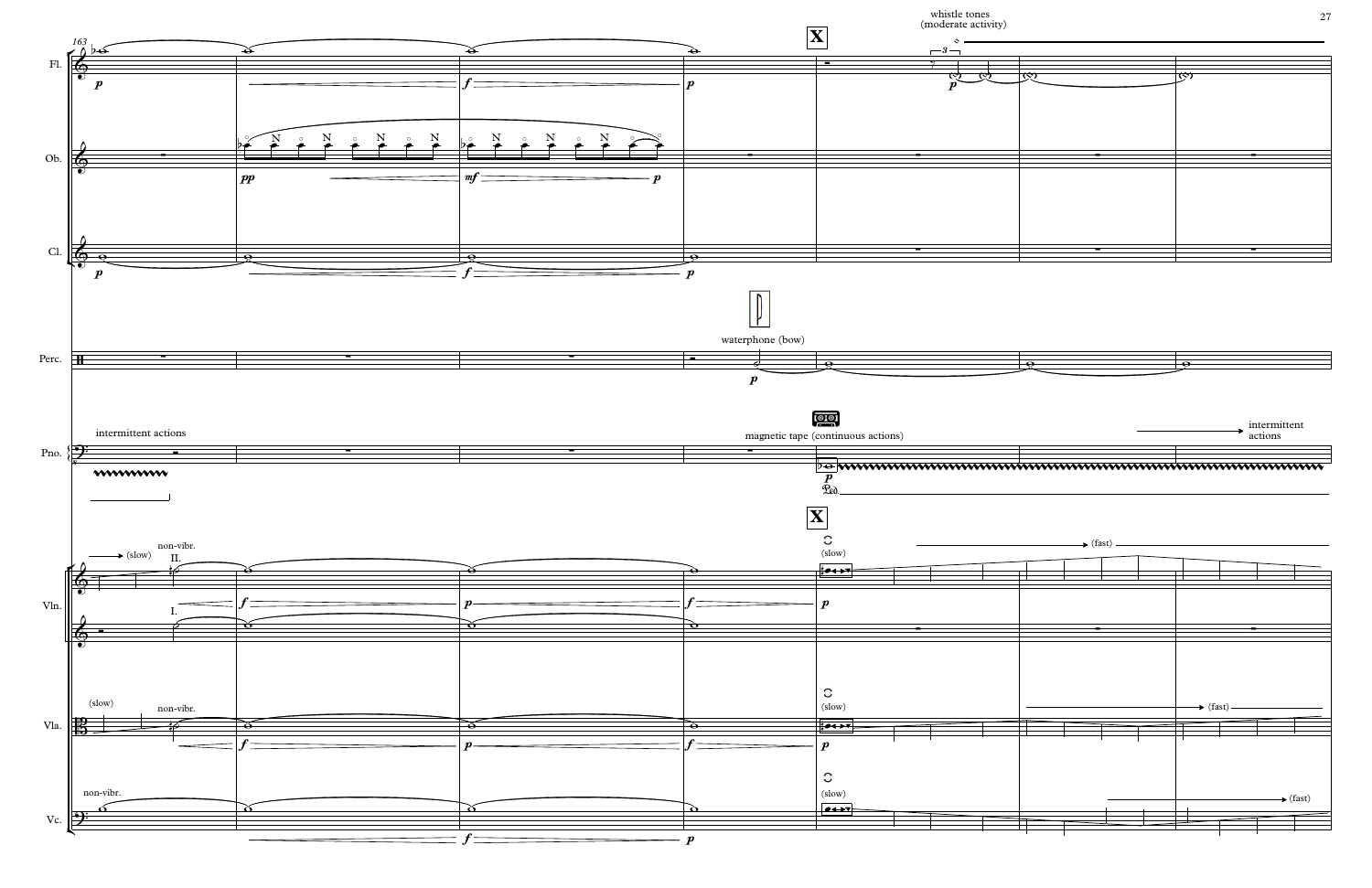![](_page_31_Figure_0.jpeg)

28

|                  | $\overline{(*)}$ |
|------------------|------------------|
| $\overline{(*)}$ |                  |
|                  |                  |
|                  |                  |
|                  |                  |
|                  |                  |
|                  |                  |
|                  |                  |
|                  |                  |
|                  |                  |
|                  |                  |
|                  |                  |
|                  |                  |
|                  |                  |
|                  |                  |
|                  |                  |
|                  |                  |
|                  |                  |
|                  |                  |
|                  |                  |
|                  |                  |
|                  |                  |
|                  |                  |
|                  |                  |
| ▬                | ▬                |
|                  |                  |
|                  |                  |
|                  |                  |
|                  |                  |
|                  |                  |
|                  |                  |
|                  |                  |
|                  |                  |
|                  |                  |
|                  |                  |
|                  |                  |
|                  |                  |
|                  |                  |
|                  |                  |
|                  |                  |
|                  |                  |
|                  |                  |
|                  |                  |
|                  |                  |
|                  |                  |
|                  |                  |
|                  |                  |
|                  |                  |
|                  |                  |
|                  |                  |
|                  |                  |
| ▬                | ▬                |
|                  |                  |
|                  |                  |
|                  |                  |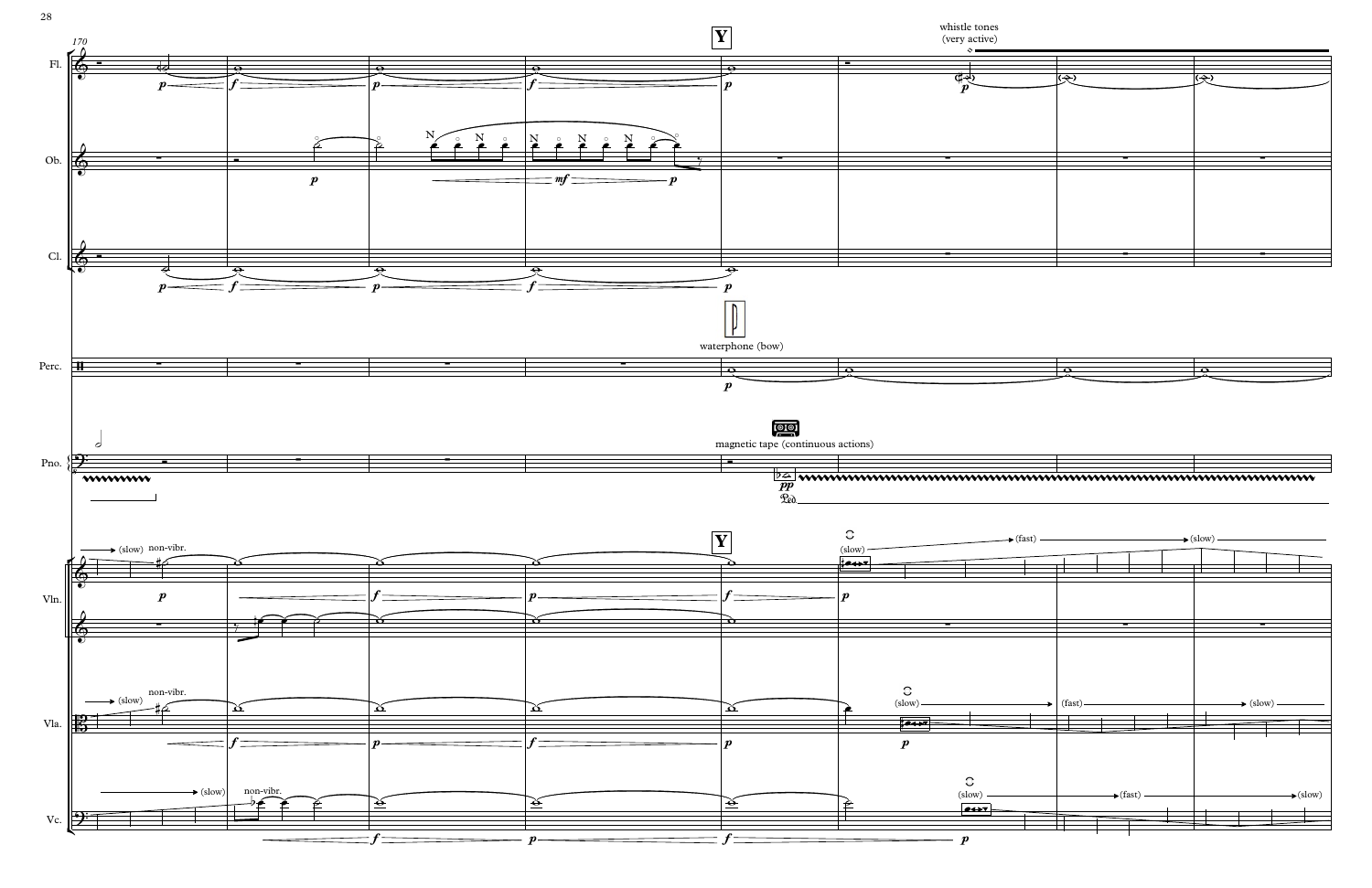![](_page_32_Figure_0.jpeg)

![](_page_32_Figure_1.jpeg)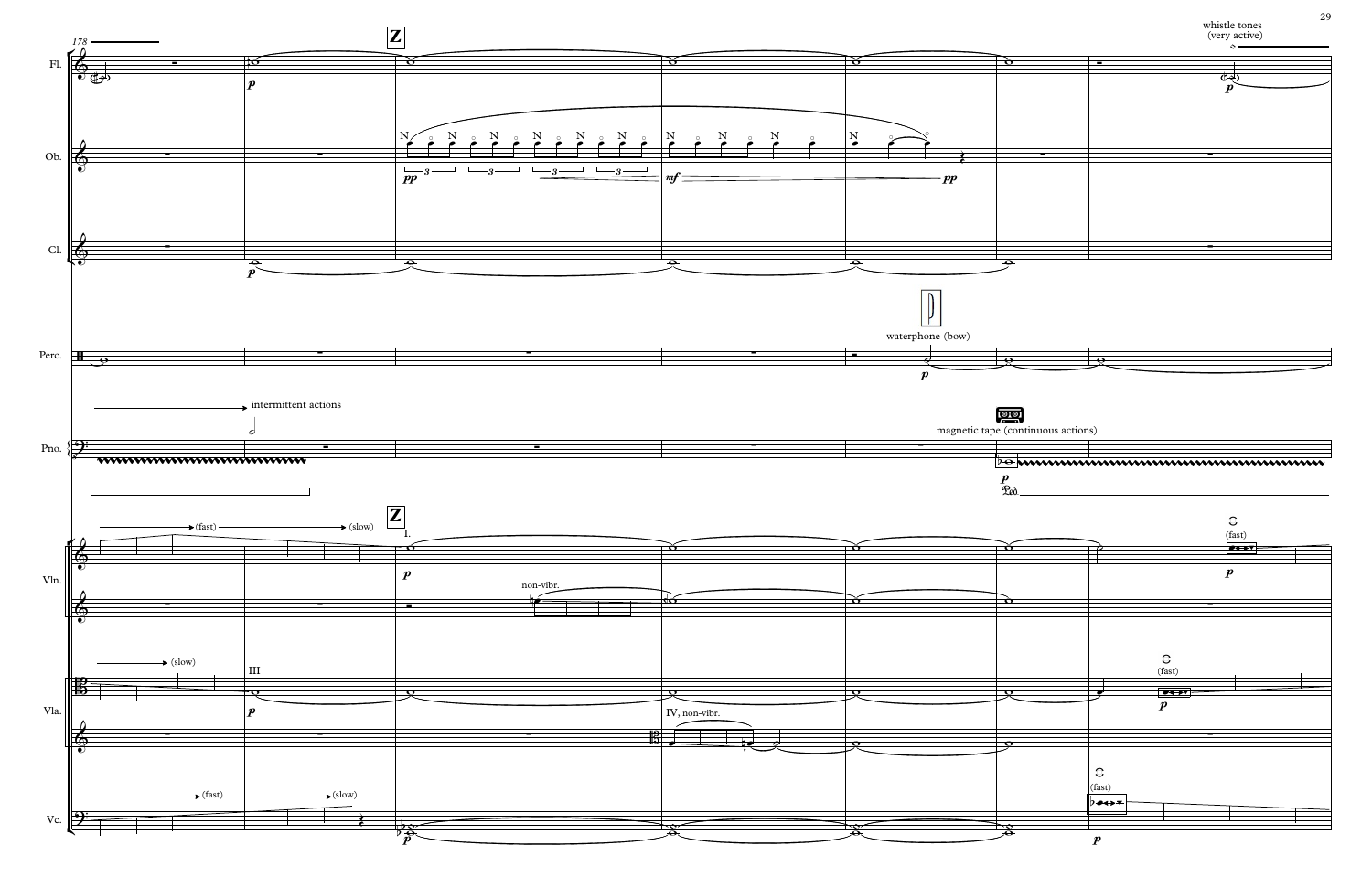![](_page_33_Figure_0.jpeg)

30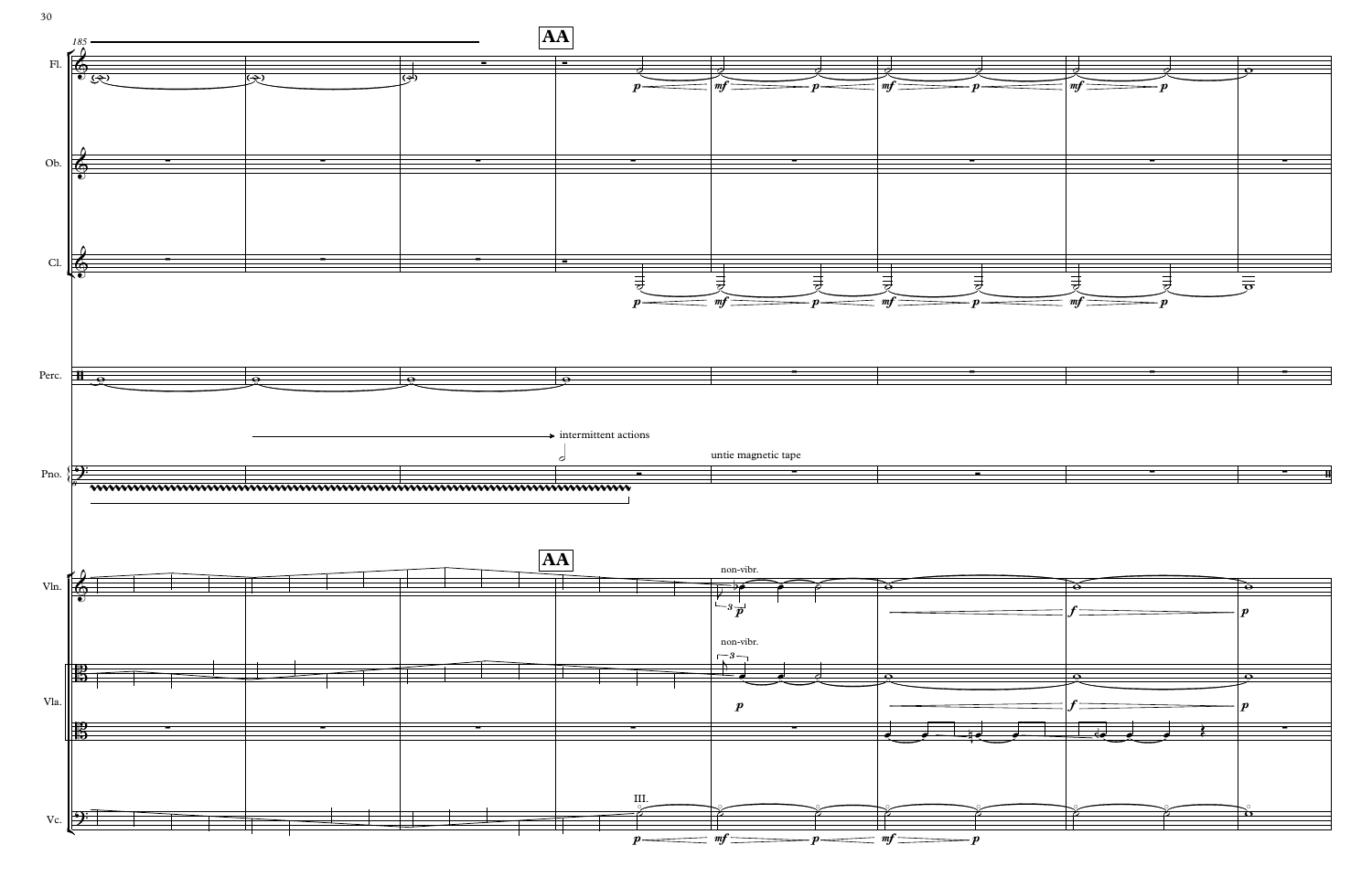![](_page_34_Figure_0.jpeg)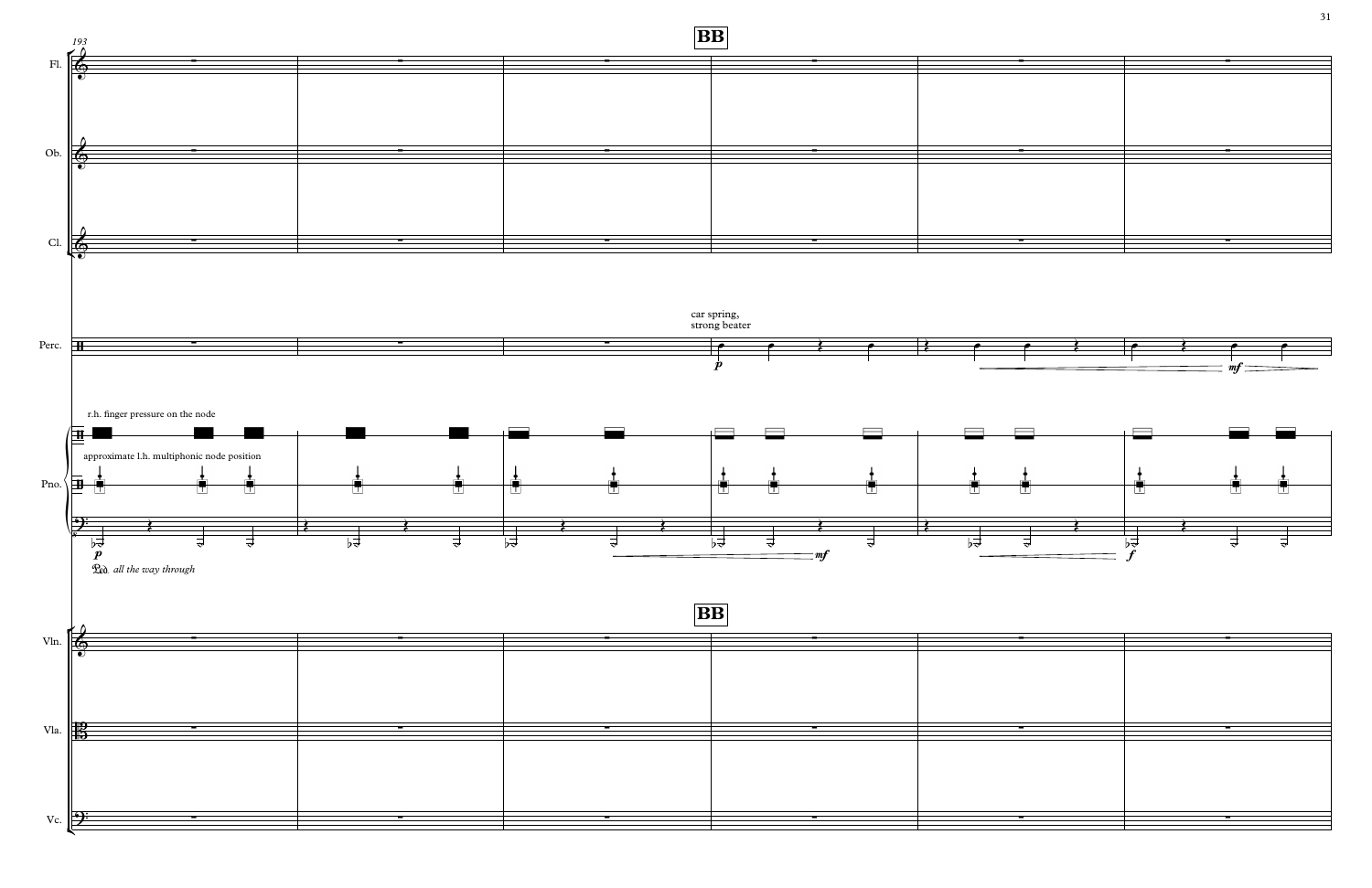![](_page_35_Figure_0.jpeg)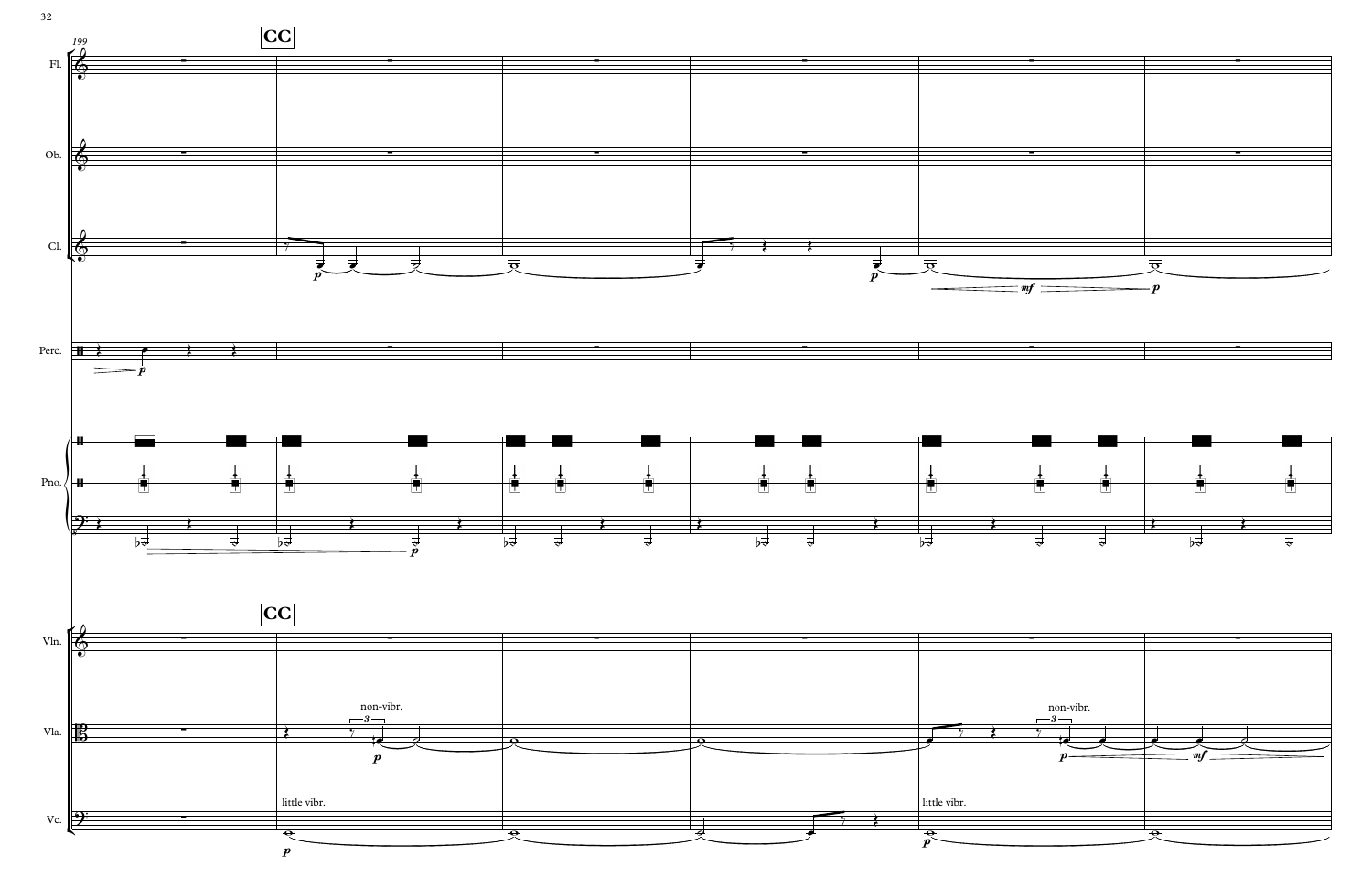![](_page_36_Figure_0.jpeg)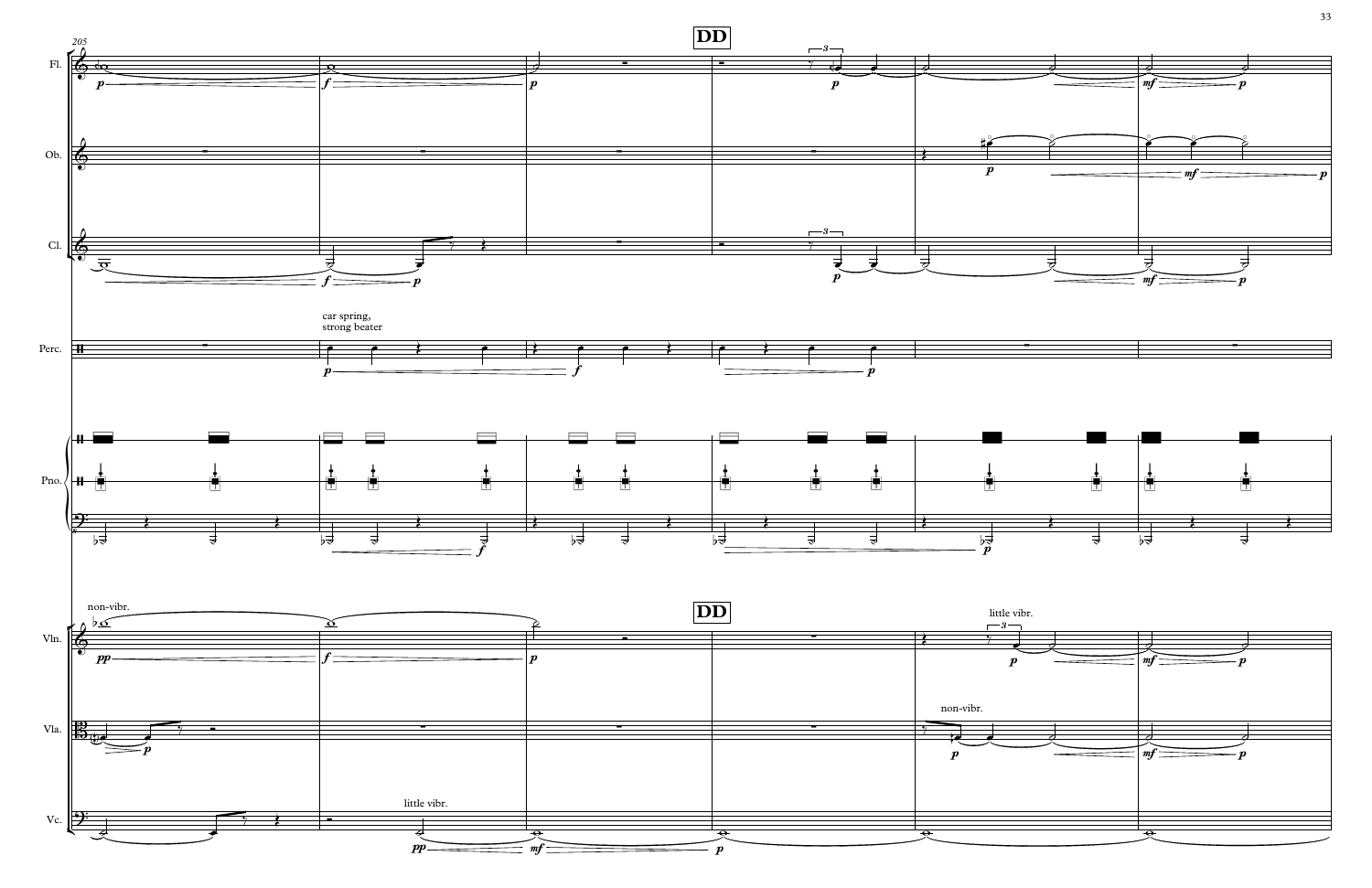![](_page_37_Figure_0.jpeg)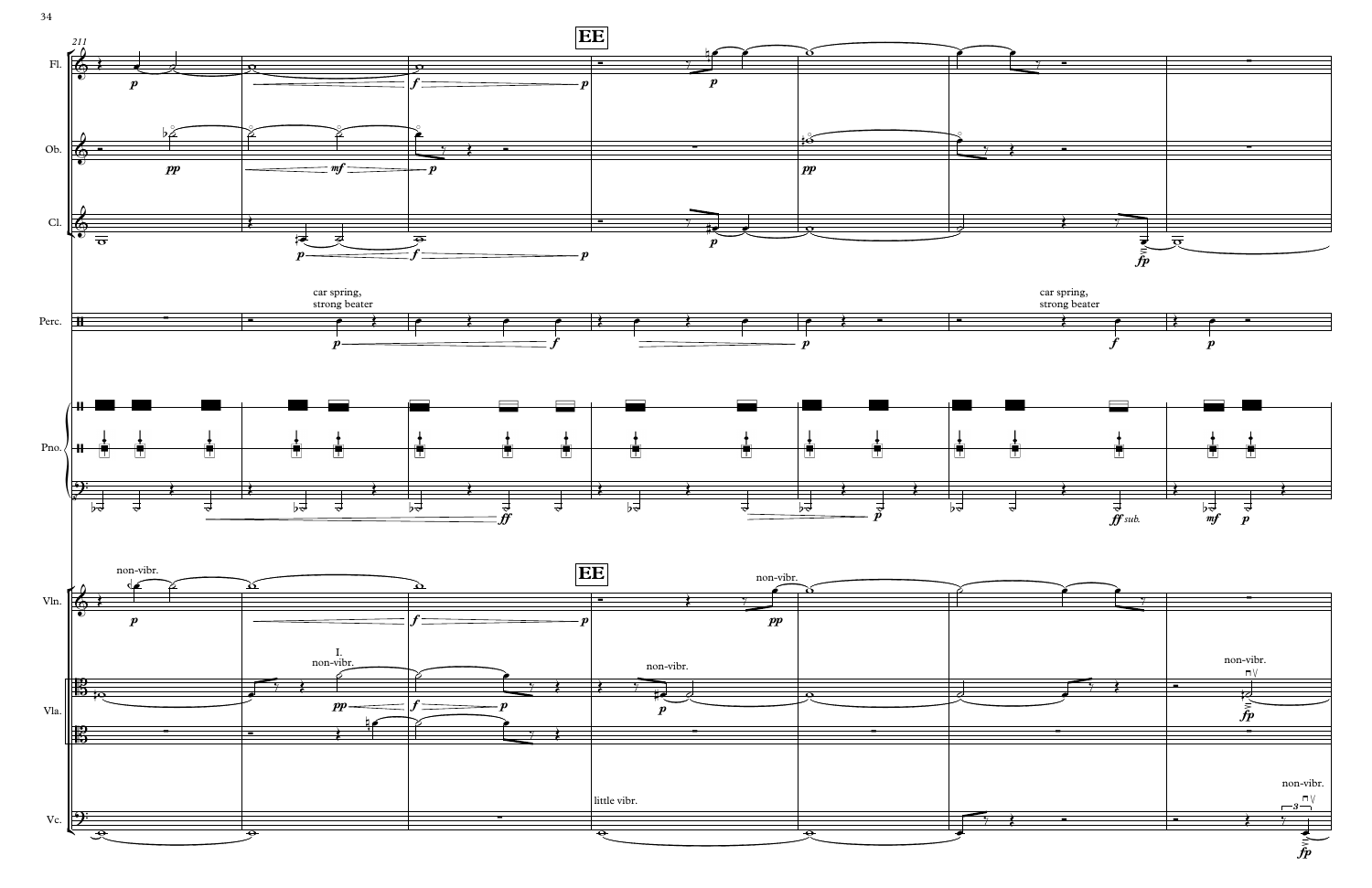![](_page_38_Figure_0.jpeg)